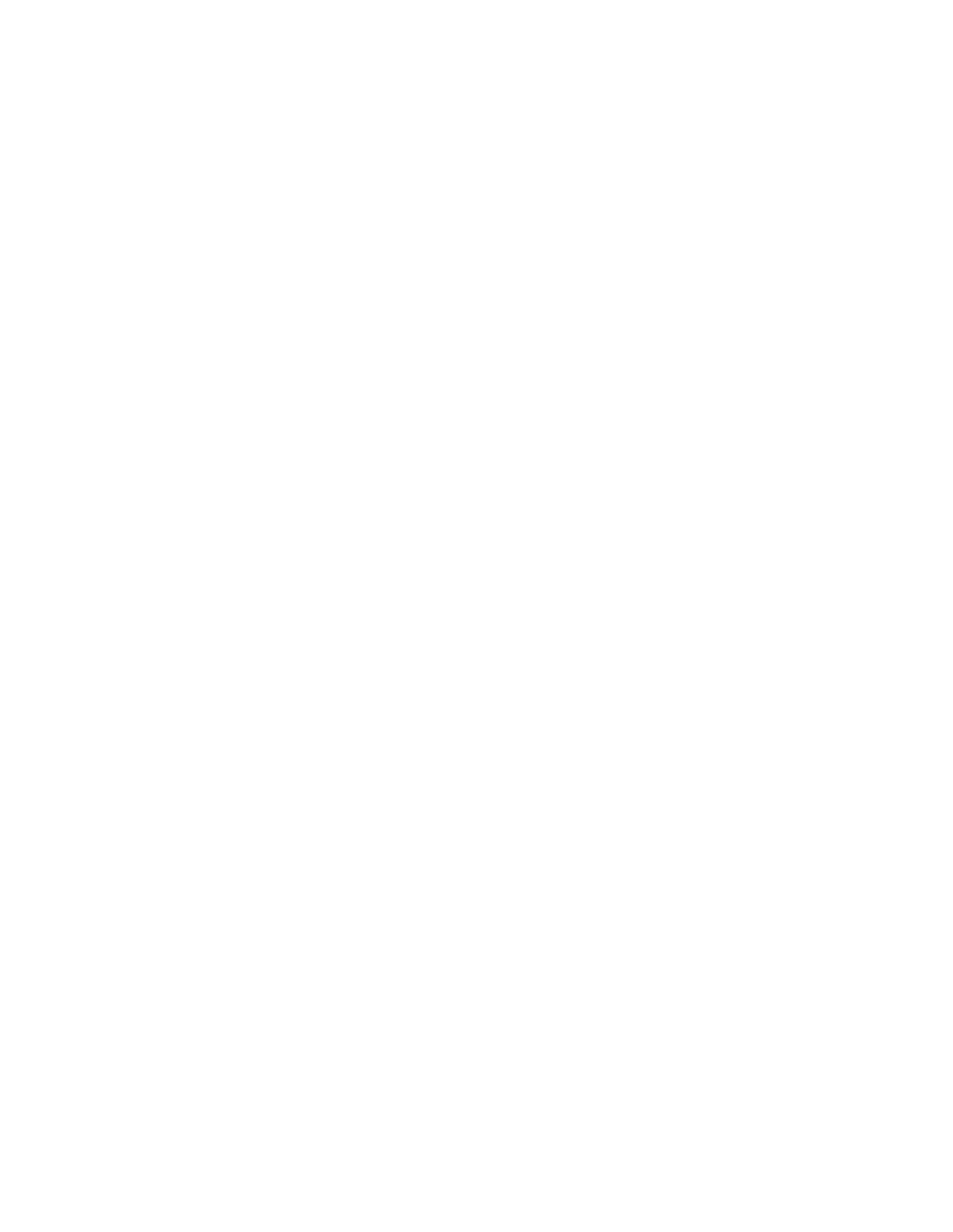AN ACT to amend and reenact §32A-2-1, §32A-2-2, §32A-2-3, §32A-2-4, §32A-2-8, §32A-2-10, §32A-2-11, §32A-2-13, §32A-2-24, and §32A-2-25 of the Code of West Virginia, 1931, as amended; and to amend said code by adding two new sections thereto, designated §32A- 2-8a and §32A-2-8b, all relating to the licensure and regulation of money transmitters; updating definitions; eliminating outdated provisions; clarifying the financial institution exemption; permitting the Commissioner of Financial Institutions to participate in the multistate licensing and examination process and to conduct examinations; updating net worth requirements to use a sliding scale; providing information requirements for a change in control and updating the change in control process; specifying requirements for individuals in control of a licensee or applicant; requiring permissible investments to match outstanding obligations; and updating the due process procedure to eliminate the two-step process for revocations and suspensions while preserving the order and hearing requirement.

*Be it enacted by the Legislature of West Virginia:*

## **ARTICLE 2. CHECKS AND MONEY ORDER SALES, MONEY TRANSMISSION SERVICES, TRANSPORTATION AND CURRENCY EXCHANGE.**

#### **§32A-2-1. Definitions.**

 (a) "Acting in concert" means persons knowingly acting together with a common goal of jointly acquiring control of a licensee whether or not pursuant to an express agreement.

 (b) "Average daily money transmission liability" means the amount of the licensee's outstanding money transmission obligations in this state at the end of each day in a given period of time, added together, and divided by the total number of days in the given period of time. For purposes of calculating average daily money transmission liability, the given period of time shall be the quarters ending March 31, June 30, September 30, and December 31.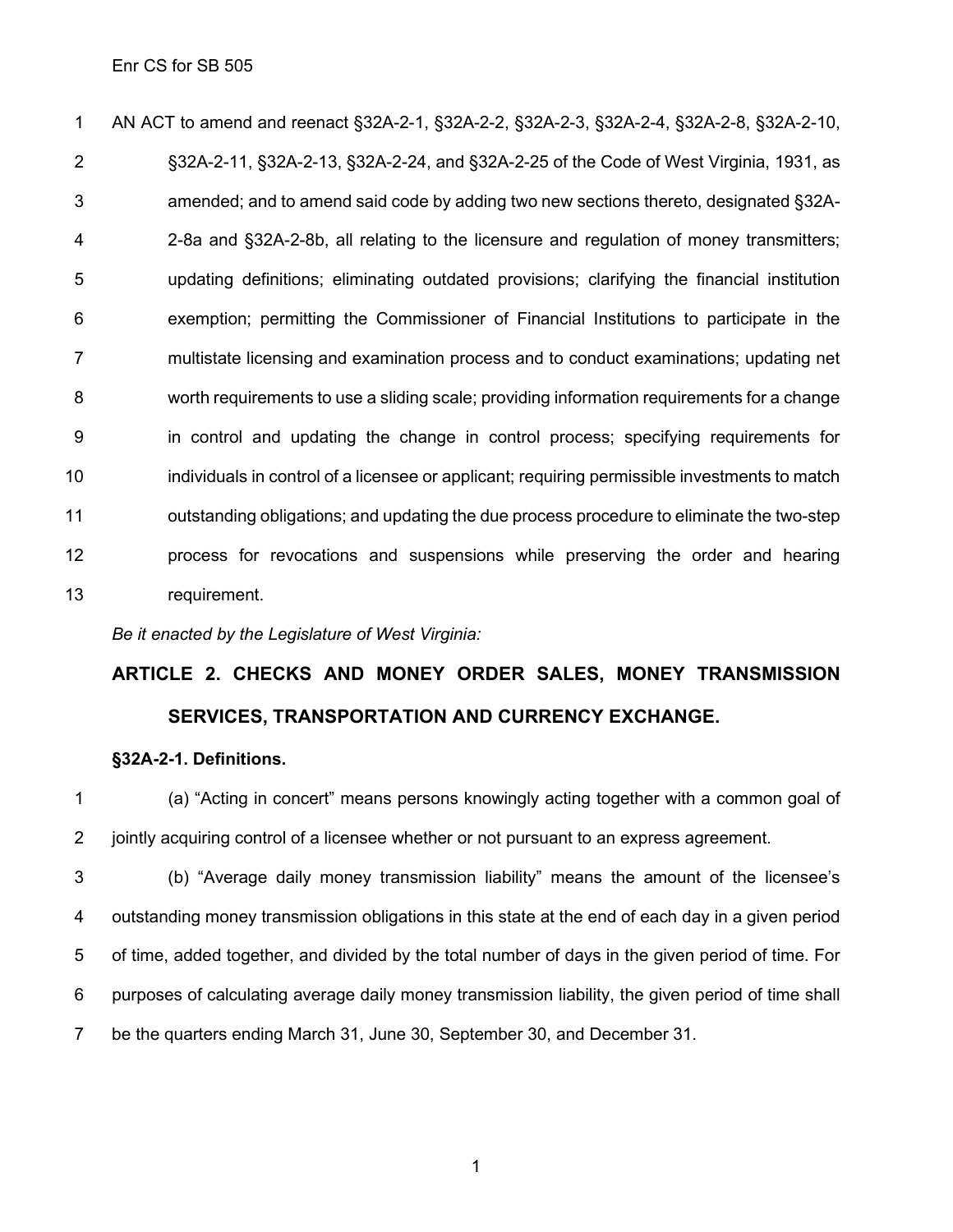(c) "Check" means any check, traveler's check, draft, money order, or other instrument for the transmission or payment of money whether or not the instrument is negotiable. "Check" does not include a credit card voucher or a letter of credit.

 (d) "Closed loop stored value" means stored value that is redeemable by the issuer only for goods or services provided by the issuer or its affiliate or franchisees of the issuer or its affiliate, except to the extent required by applicable law to be redeemable in cash for its cash value.

(e) "Commissioner" means the Commissioner of Financial Institutions of this state.

(f) "Control" means:

 (1)(A) The power to vote, directly or indirectly, at least 25 percent of voting shares or voting interests of a licensee or person in control of a licensee;

 (B) The power to elect or appoint a majority of key individuals or executive officers, managers, directors, trustees, or other persons exercising managerial authority of a person in control of a licensee; or

 (C) The power to exercise, directly or indirectly, a controlling influence over the management or policies of a licensee or person in control of a licensee.

(2) Rebuttable presumption of control:

 (A) A person is presumed to exercise a controlling influence when the person holds the power to vote, directly or indirectly, at least 10 percent of outstanding voting shares or voting interests of a licensee or person in control of a licensee.

 (B) A person presumed to exercise a controlling influence as defined in this section can rebut the presumption of control if the person is a passive investor.

 (3) For the purposes of determining the percentage of a person controlled by any other person, the person's interest shall be aggregated with the interest of any other immediate family member, including the person's spouse, parents, children, siblings, mothers-in-law, fathers-in- law, sons-in-law, daughters-in-law, brothers-in-law, sisters-in-law, and any other person who shares such person's home.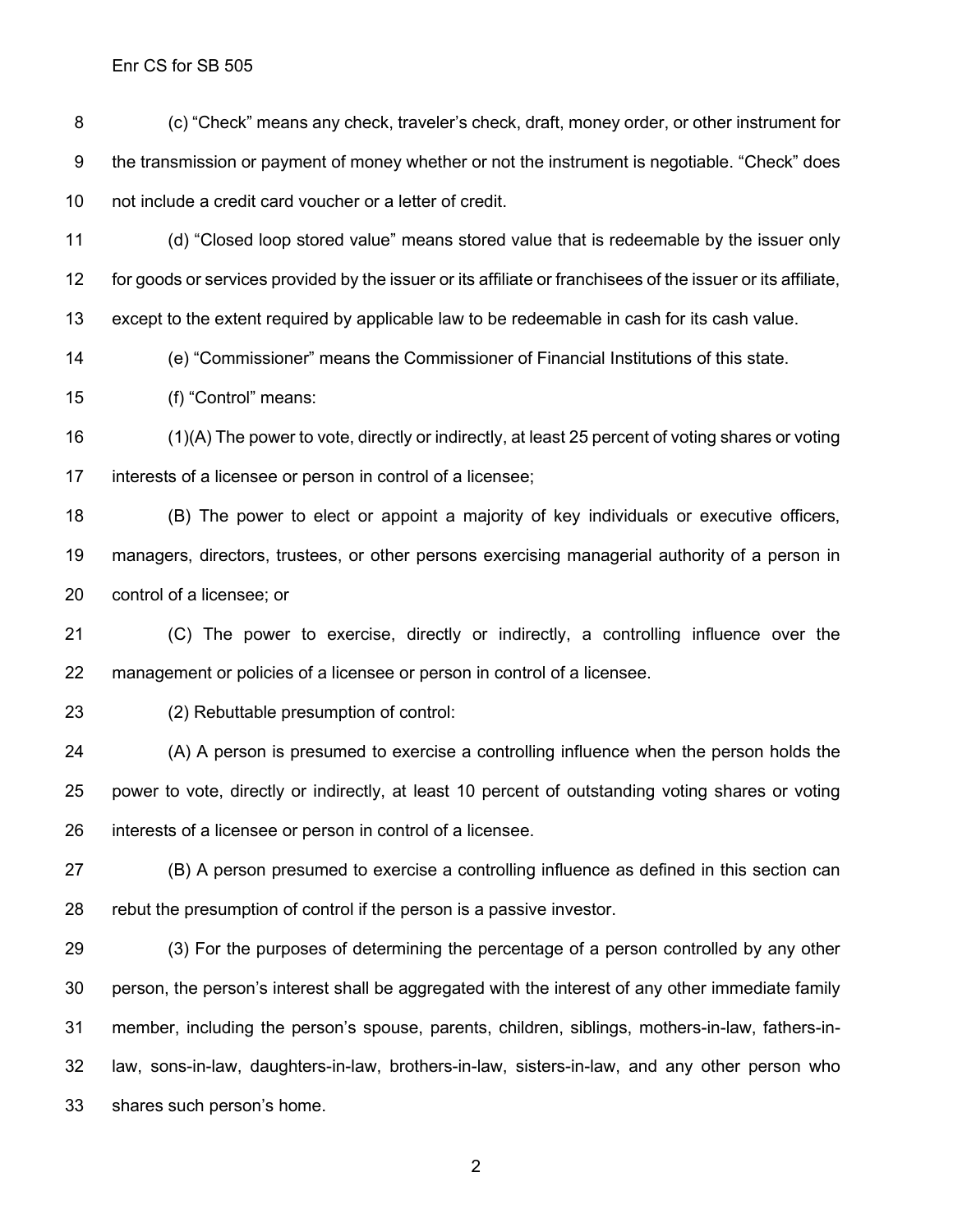(g) "Currency exchange" means the conversion of the currency of one government into the currency of another government, but it does not include the issuance and sale of travelers checks denominated in a foreign currency. Transactions involving the electronic transmission of funds by licensed money transmitters which may permit, but do not require, the recipient to obtain the funds in a foreign currency outside of West Virginia are not currency exchange transactions: *Provided,* That they are not reportable as currency exchange transactions under federal laws and regulations.

 (h) "Currency exchange, transportation, transmission business" means a person who is engaging in currency exchange, currency transportation, or currency transmission as a service or for profit.

 (i) "Currency transmission" or "money transmission" means (1) engaging in the business of selling or issuing checks or the business of receiving currency, the payment of money, or other value that substitutes for money by any means for the purpose of transmitting, either prior to or after receipt, that currency; or (2) payment of money or other value that substitutes for money by wire, facsimile, or other electronic means, or through the use of a financial institution, financial intermediary, the Federal Reserve system, or other funds transfer network. It includes the transmission of funds through the issuance and sale of stored value or similar prepaid products' cards which are intended for general acceptance and used in commercial or consumer transactions. It also includes payroll processing services. It does not include the provision solely of online or telecommunications services or network access.

 (j) "Currency transportation" means knowingly engaging in the business of physically transporting currency from one location to another in a manner other than by a licensed armored car service exempted under section three of this article.

 (k) "Key individual" or "principal" means any individual ultimately responsible for establishing or directing policies and procedures of the licensee, such as an executive officer, manager, director, or trustee.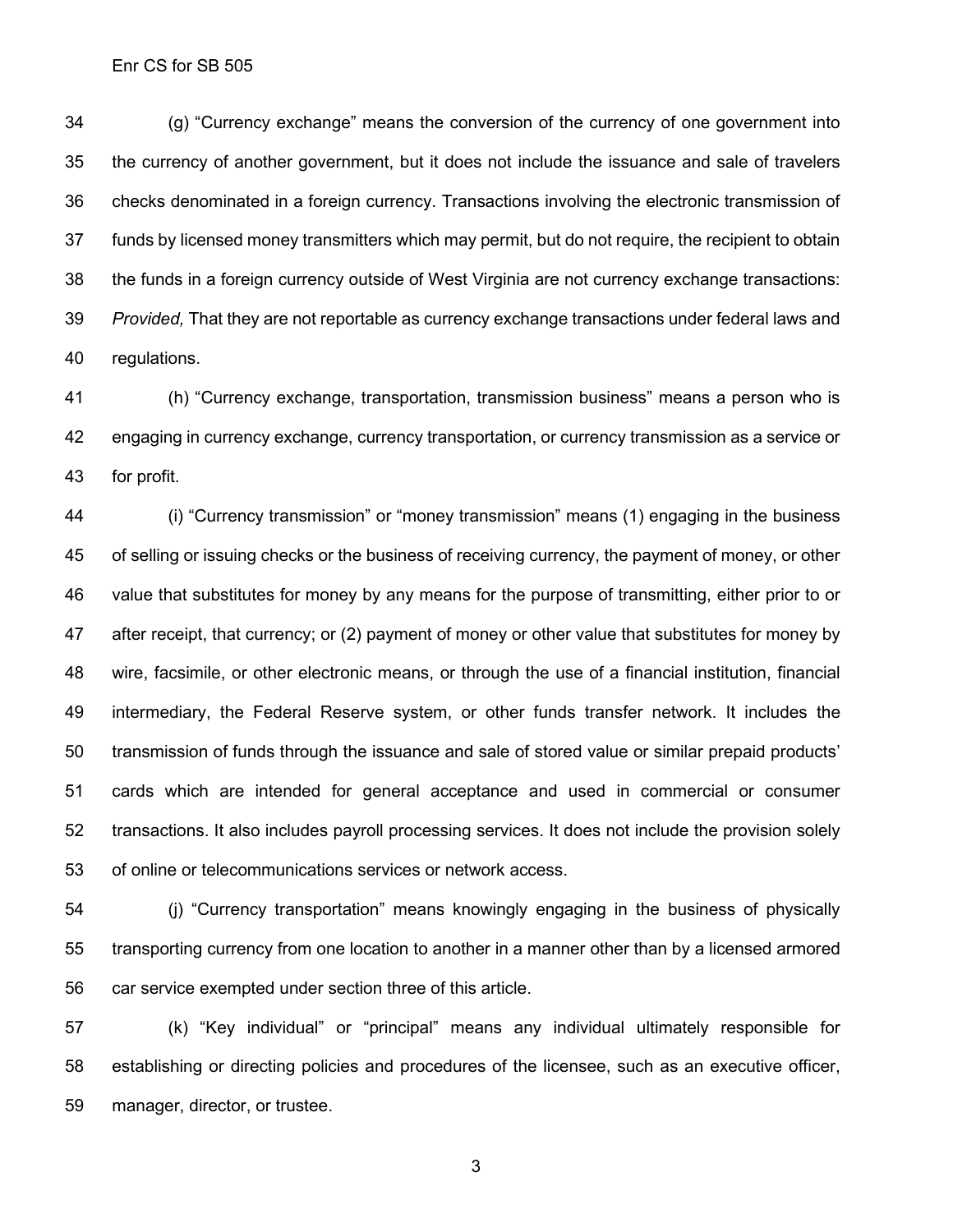(l) "Licensee" means a person licensed by the commissioner under this article.

 (m) "Money" or "currency" means a medium of exchange that is authorized or adopted by the United States or a foreign government and includes a monetary unit of account established by an intergovernmental organization or by agreement between two or more governments.

 (n) "Money order" means any instrument for the transmission or payment of money in relation to which the purchaser or remitter appoints or purports to appoint the seller thereof as his or her agent for the receipt, transmission, or handling of money, whether the instrument is signed by the seller, the purchaser, remitter, or some other person.

 (o) "MSB accredited state" means a state agency that is accredited by the Conference of State Bank Supervisors and Money Transmitter Regulators Association for money transmission licensing and supervision.

 (p) "Nationwide Multistate Licensing System and Registry" or "NMLS" means the system developed by the Conference of State Bank Supervisors and the American Association of Residential Mortgage Regulators and owned and operated by the State Regulatory Registry, LLC, or any successor or affiliated entity, for the licensing and registration of persons in the financial services industries.

(q) "Outstanding money transmission obligations" shall mean:

 (1) Any payment instrument or stored value issued or sold by the licensee to a person located in the United States or reported as sold by an authorized delegate of the licensee to a person that is located in the United States that has not yet been paid or refunded by or for the licensee or escheated in accordance with applicable unclaimed property laws; or

 (2) Any money received for transmission by the licensee or an authorized delegate in the United States from a person located in the United States that has not been received by the payee or refunded to the sender or escheated in accordance with applicable unclaimed property laws.

 (3) For purposes of this subsection, "in the United States" shall include, to the extent applicable, a person in any state, territory, or possession of the United States, the District of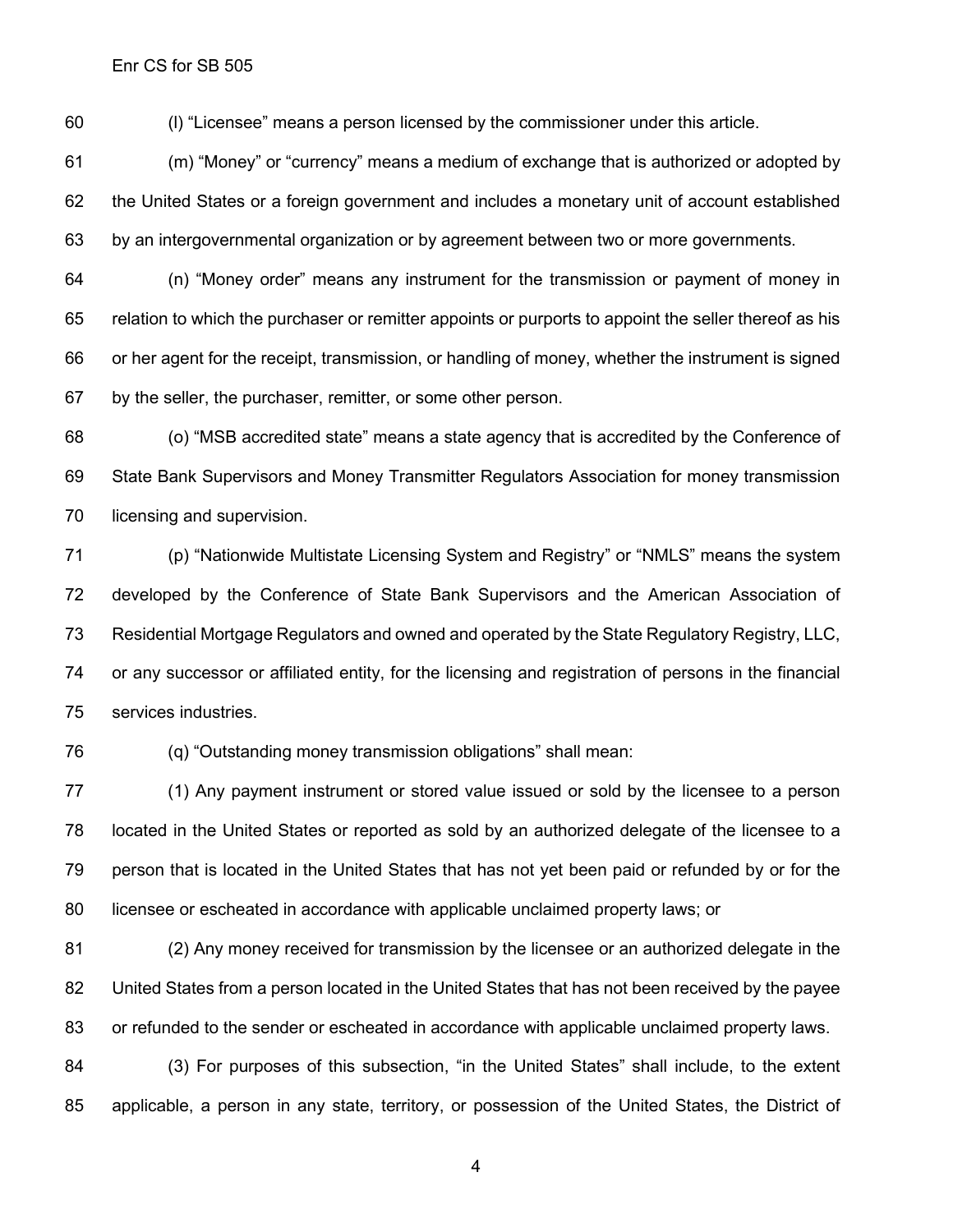Columbia, the Commonwealth of Puerto Rico, or a United States military installation that is located in a foreign country.

(r) "Passive investor" means a person that:

 (1) Does not have the power to elect a majority of key individuals or executive officers, managers, directors, trustees, or other persons exercising managerial authority of a person in control of a licensee;

 (2) Is not employed by and does not have any managerial duties of the licensee or person in control of a licensee;

 (3) Does not have the power to exercise directly or indirectly a controlling influence over the management or policies of a licensee or person in control of a licensee; and

(4) Either:

 (A) Attests to subdivisions (1), (2), and (3) of this subsection in a form prescribed by the commissioner or

 (B) Commits to the passivity characteristics of subdivisions (1), (2), and (3) of this subsection in a written document.

 (s) "Payment instrument" means a written or electronic check, draft, money order, 102 traveler's check, or other written or electronic instrument for the transmission of payment of money or monetary value, whether or not negotiable and does not include stored value or any instrument that: (1) is redeemable by the issuer only for goods or services provided by the issuer or its affiliate or franchisees of the issuer or its affiliate, except to the extent required by applicable law to be redeemable in cash for its cash value, or (2) not sold to the public but issued and distributed as part of a loyalty, rewards, or promotional program.

 (t) "Payroll processing services" means receiving money for transmission pursuant to a contract with a person to deliver wages or salaries, making payment of payroll taxes to state and federal agencies, making payments relating to employee benefit plans, or making distributions of other authorized deductions from wages and salaries: *Provided*, That it does not include an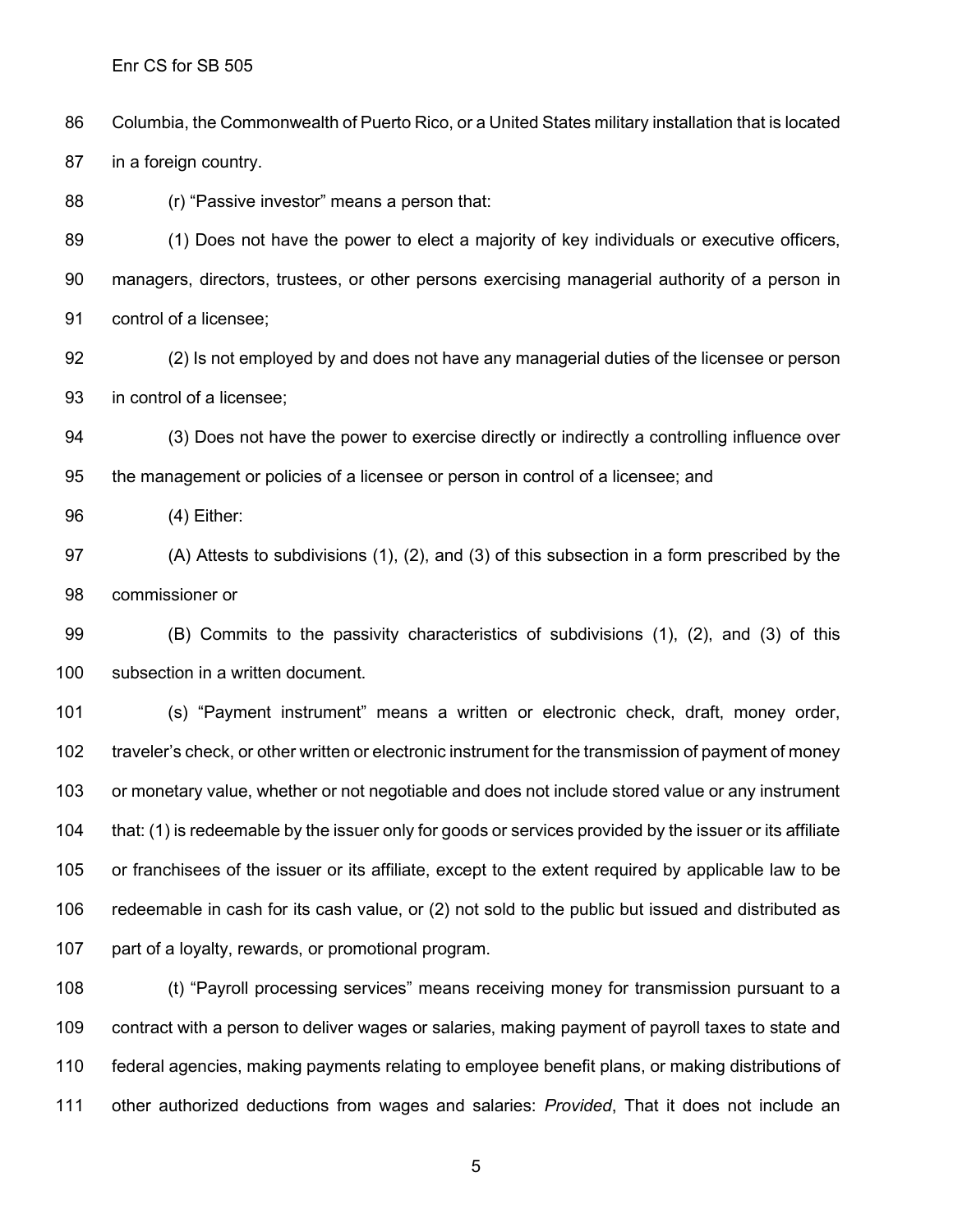employer performing payroll processing services on its own behalf or on behalf of an affiliate or a professional employment organization subject to regulation under other applicable state law.

 (u) "Person" means any individual, partnership, association, joint stock association, limited liability company, trust, or corporation.

 (v) "Stored value" means monetary value representing a claim against the issuer evidenced by an electronic or digital record and that is intended and accepted for use as a means of redemption for money or monetary value, or payment for goods or services. The term includes, but is not limited to, "prepaid access" as defined by 31 C.F.R. § 1010.100, as amended or recodified from time to time. Notwithstanding the foregoing, the term "stored value" does not include a payment instrument, closed loop stored value, or stored value not sold to the public but issued and distributed as part of a loyalty, rewards, or promotional program.

 (w) "Tangible net worth" means the aggregate assets of a licensee excluding all intangible assets, less liabilities, as determined in accordance with United States generally accepted accounting principles.

#### **§32A-2-2. License required.**

 Except as provided by §32A-2-3 of this code, a person may not engage in the business of currency exchange, transportation, or transmission in this state without a license issued under this article. For purposes of this article, a person is considered to be engaging in those businesses in this state if he or she makes available, from a location inside or outside this state, an Internet website West Virginia citizens may access in order to enter into those transactions by electronic means.

#### **§32A-2-3. Exemptions.**

(a) The following are exempt from the provisions of this article:

 (1) Banks, trust companies, foreign bank agencies, credit unions, savings banks, and savings and loan associations authorized to do business in the state and which qualify as federally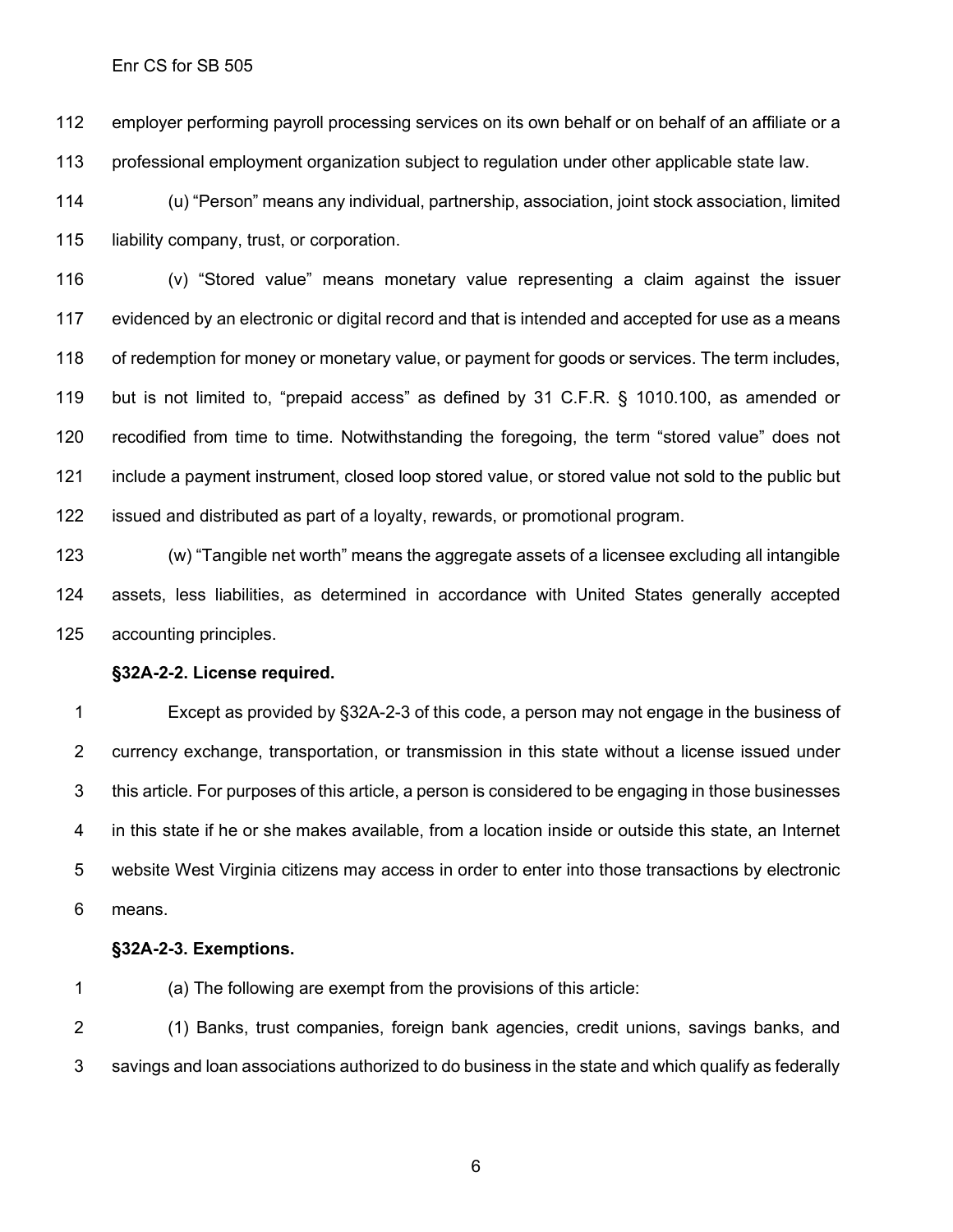insured depository institutions, whether organized under the laws of this state, any other state, or

the United States;

(2) The United States and any department or agency of the United States;

(3) The United States Postal Service;

(4) This state and any political subdivision of this state;

 (5) The provision of electronic transfer of government benefits for any federal, state, or county governmental agency as defined in Federal Reserve Board Regulation E, by a contractor for and on behalf of the United States or any department, agency, or instrumentality of the United States, or any state or any political subdivisions of a state;

 (6) Persons engaged solely in the business of currency transportation who operate an armored car service in this state pursuant to licensure under §30-18-1 *et seq.* of this code: *Provided*, That the net worth of the licensee exceeds \$5 million. The term "armored car service" as used in this article means a service provided by a person transporting or offering to transport, under armed security guard, currency, or other things of value in a motor vehicle specially equipped to offer a high degree of security. Persons seeking to claim this exemption shall notify the commissioner of their intent to do so and demonstrate that they qualify for its use. Persons seeking an exemption under this subdivision are not exempt from the provisions of this article if they also engage in currency exchange or currency transmission;

 (7) Persons engaged in the business of currency transportation whose activities are limited exclusively to providing services to federally insured depository institutions, or to any federal, state, or local governmental entities;

 (8) Persons engaged solely in the business of removing currency from vending machines providing goods or services if the machines are not used for gambling purposes or to convey any gambling ticket, token, or other device used in a game of chance;

 (9) The State Regulatory Registry, LLC, which administers the Nationwide Multistate Licensing System and Registry on behalf of states and federal banking regulators;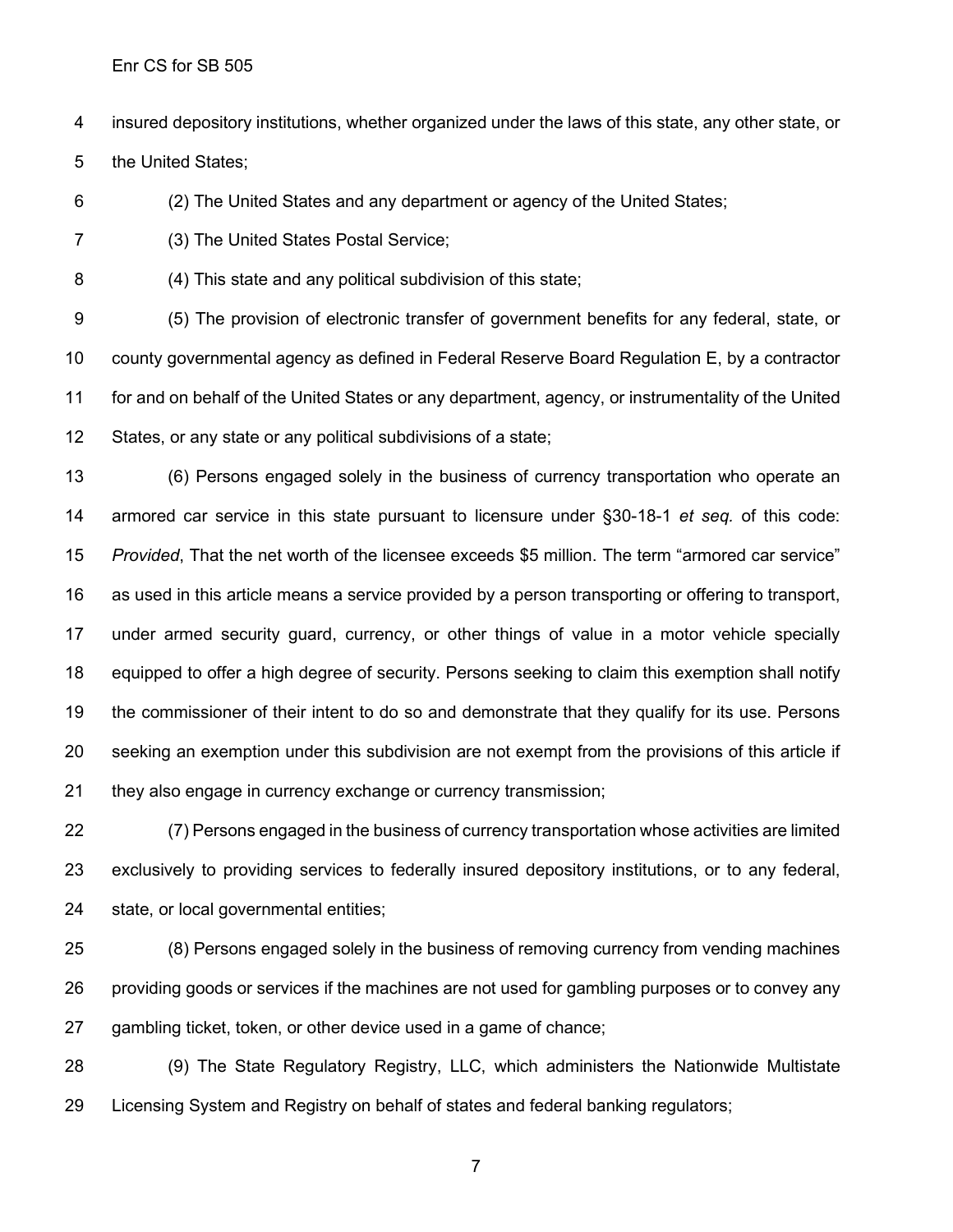(10) The North American Securities Administrators Association and any subsidiaries, which administer the Electronic Filing Depository system on behalf of state securities regulators; and

 (11)(A) Persons operating a payment system that provides processing, clearing, or settlement services between or among persons who are all excluded by this section in connection with wire transfers, credit card transactions, debit card transactions, prepaid access transactions, automated clearinghouse transfers, or similar funds transfers;

 (B) Contracted service providers of an entity set forth in §32A-2-3(a)(1) of this code that provide processing, clearing, or settlement services in connection with wire transfers, credit card transactions, debit card transactions, prepaid access transactions, automated clearinghouse transfers, or similar funds transfers; or

 (C) Persons facilitating payment for goods or services (not including currency transmission or money transmission itself) pursuant to a contract with the payee and either payment to the person or persons facilitating the payment processing satisfies the payor's obligation to the payee or that obligation is extinguished.

 (b) Any person who holds and maintains a valid license under this article may engage in the business of money transmission or currency exchange at one or more locations through or by means of an authorized delegate or delegates as set forth in §32A-2-27 of this code, as the licensee may designate and appoint from time to time. No such authorized delegate is required to obtain a separate license under this article, but the use of sub-delegates is prohibited, and the authorized delegate may only conduct business on behalf of its licensee.

 (c) The issuance and sale of closed loop stored value cards or similar prepaid products which are intended to purchase items only from the issuer or seller of the closed loop stored value card is exempt from the provisions of this article.

 (d) Any person who is required and properly obtains a license under this article to transport currency is exempt from the requirements of §30-18-1 *et seq.* of this code.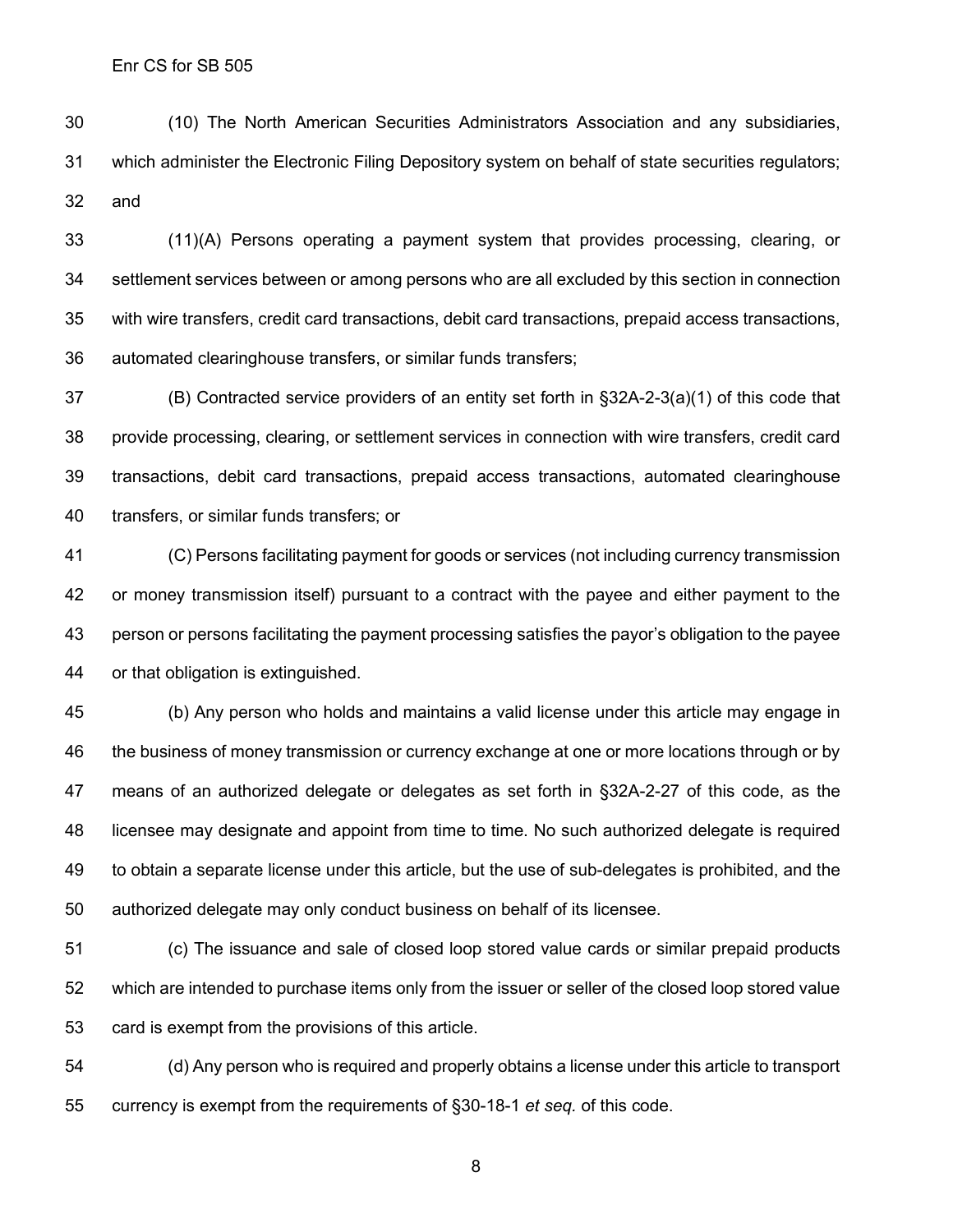#### **§32A-2-4. License application, issuance, and renewal.**

 (a) An applicant for a license shall submit an application to the commissioner on a form prescribed by the commissioner. The commissioner may direct an applicant to file a license application through the Nationwide Multistate Licensing System and Registry operated by the State Regulatory Registry, LLC.

 (b) Each application shall be accompanied by a nonrefundable application fee and a license fee. If the application is approved, the application fee is the license fee for the first year of licensure.

 (c) The commissioner shall issue a license if the commissioner finds that the applicant meets the requirements of this article and the rules adopted under this article. The commissioner shall approve or deny every application for an original license within 120 days from the date a complete application is submitted, unless the commissioner extends the period for good cause. All licenses issued under this article expire on December 31 of the year issued, unless sooner suspended or revoked, and are subject to renewal for the following year.

 (d) The licensee at each office it owns and operates in West Virginia shall prominently display, or maintain available for inspection, a copy of the license authorizing the conduct of a currency exchange business if the location offers and provides such services. Where the currency exchange business is conducted through a licensee's authorized delegates in this state, each authorized delegate location offering such services shall maintain available for inspection proof of their appointment by the licensee to conduct such business.

 (e) As a condition for renewal of a license, the licensee must submit to the commissioner an application for renewal on a form prescribed by the commissioner and an annual license renewal fee. The commissioner may direct an applicant to file a license renewal application through the Nationwide Multistate Licensing System and Registry operated by the State Regulatory Registry, LLC.

(f) A license issued under this article may not be transferred or assigned.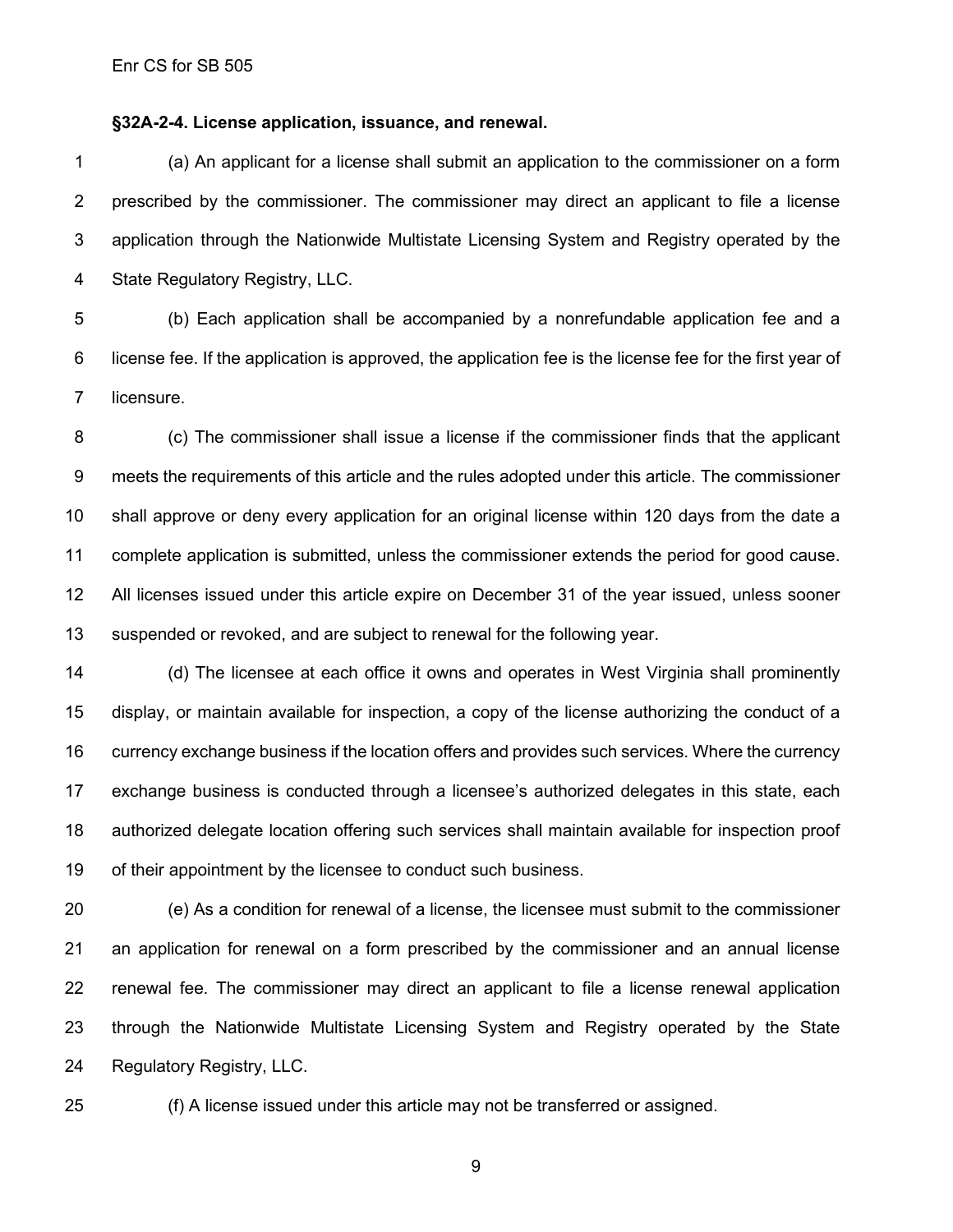(g) An applicant for a license who is not located in this state shall file an irrevocable consent, duly acknowledged, that suits and actions may be commenced against the applicant in the courts of this state by service of process upon a person located within the state designated to accept service, or by service upon the Secretary of State, as well as by service as set forth in this chapter.

 (h) The commissioner is authorized to participate in the multistate supervisory process, including any multistate investigatory, examination, and licensing process, established between states and coordinated through the Conference of State Bank Supervisors, Money Transmitter Regulators Association, and affiliates and successors thereof, for all licensees that hold licenses in this state and other states.

#### **§32A-2-8. Qualifications for license or renewal of license.**

 (a) The commissioner may issue a license to an applicant only upon first determining that the financial condition, business experience, and character and general fitness of an applicant are such that the issuance of the license is in the public interest: *Provided*, That the commissioner shall apply §32A-2-8(f) and §32A-2-8(g) of this code in determining whether an applicant's prior criminal convictions bear a rational nexus to the license being sought.

 (b) An applicant for a license shall agree in writing to comply with the currency reporting and record-keeping requirements of 31 U.S.C. §5313, as well as those set forth in 31 C.F.R. Chapter X and any other relevant federal law.

 (c) A person is not eligible for a license or shall surrender an existing license if, during the previous five years:

(1) The person or a principal of the person, of a business:

 (A) Has been convicted of a felony or a crime involving fraud or deceit under the laws of this state, any other state, or the United States;

 (B) Has been convicted of a crime under the laws of another country that involves fraud or deceit or would be a felony if committed in the United States; or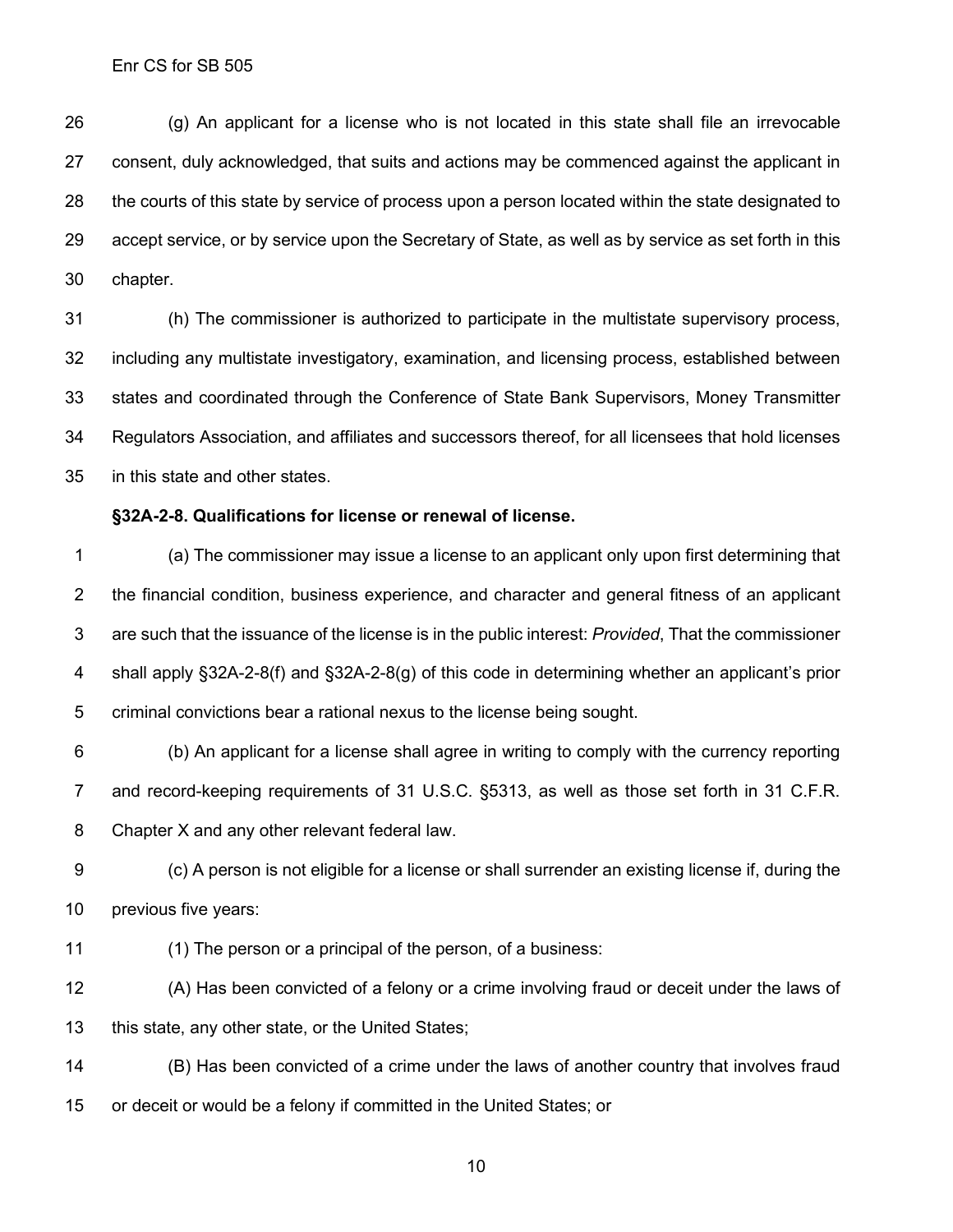(C) Has been convicted under a state or federal law relating to currency exchange or transmission or any state or federal monetary instrument reporting requirement; or

 (2) The person, a principal of the person, or the spouse of the person or a principal of the person has been convicted of an offense under a state or federal law relating to drug trafficking, money laundering, or a reporting requirement of the Bank Secrecy Act, 12 U.S.C. §1951 *et seq.,*  as amended.

(d) The commissioner will review the application to determine whether the applicant:

 (1) Has recklessly failed to file or evaded the obligation to file a currency transaction report as required by 31 U.S.C. §5313 during the previous three years;

 (2) Has recklessly accepted currency for exchange, transport, or transmission during the previous three years in which a portion of the currency was derived from an illegal transaction or activity;

 (3) Will conduct its authorized business within the bounds of state and federal law, including, but not limited to, §31D-15-1501 of this code;

(4) Warrants the trust of the community;

 (5) Has and will maintain at all times a minimum tangible net worth of the greater of \$100,000 or three percent of total assets for the first \$100 million, two percent of additional assets for \$100 million to \$1 billion, and 0.5 percent of additional assets for over \$1 billion, computed according to United States generally accepted accounting principles as shown by the most recent audited financial statement filed with and satisfactory to the commissioner, except that an applicant for a license or renewal of a license may not be required by this article to maintain a tangible net worth of more than \$1 million, computed according to generally accepted accounting principles; and

 (6) Does not owe delinquent taxes, fines, or fees to any local or state taxing authority or governmental agency, department, or other political subdivision of this state.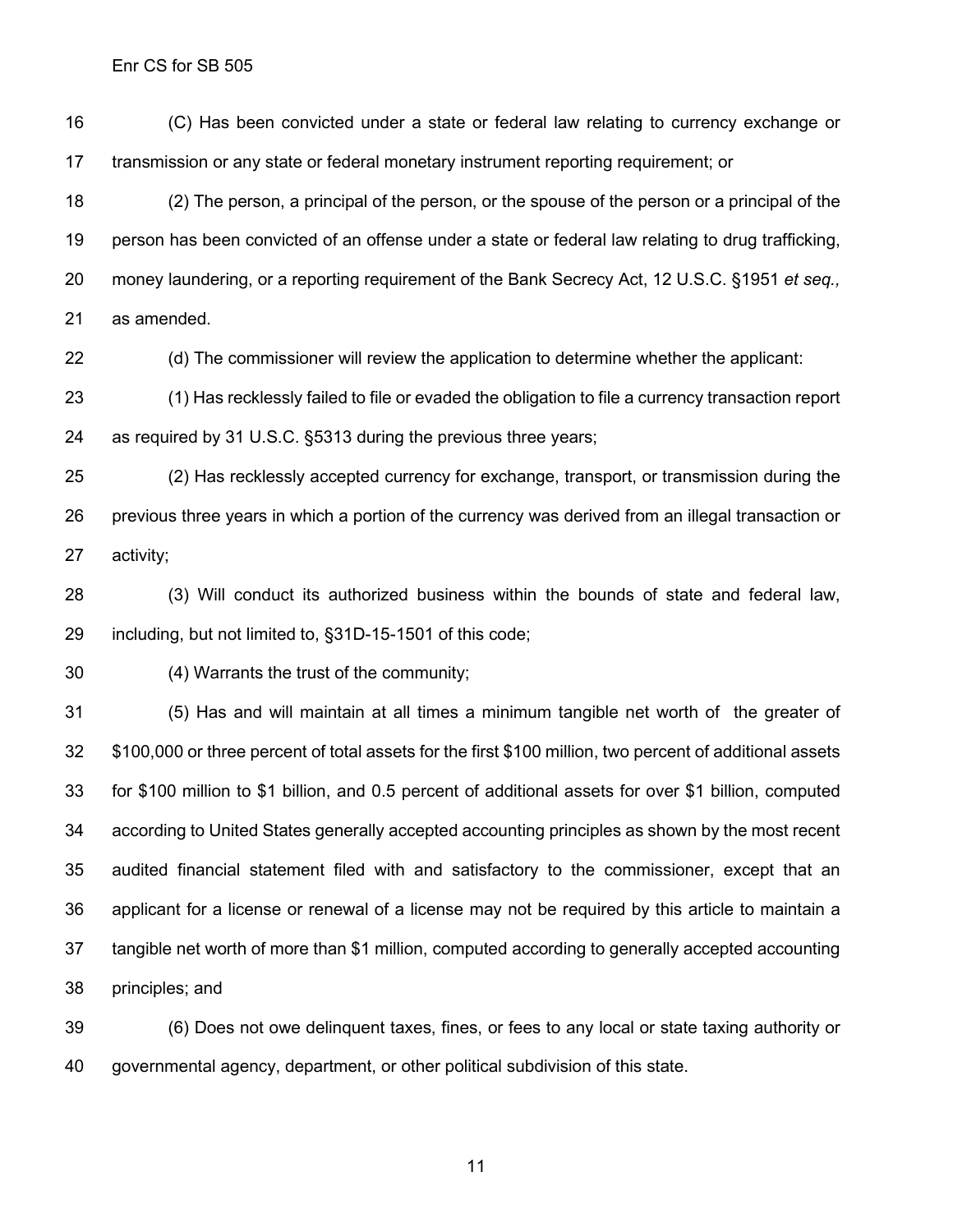(e) A person is not eligible for a license, and a person who holds a license shall surrender the license to the commissioner, if the person or a principal of the person has at any time been convicted of:

 (1) A felony involving the laundering of money that is the product of or proceeds from criminal activity under chapter 61 of this code, or a similar provision of the laws of another state or the United States; or

 (2) A felony violation of 31 U.S.C. §5313 or 5324, or a rule adopted under those sections. (f) The commissioner may not disqualify an applicant from initial licensure because of a prior criminal conviction that remains unreversed unless that conviction is for a crime that bears a rational nexus to the activity requiring licensure. In determining whether a criminal conviction bears a rational nexus to a profession or occupation, the commissioner shall consider at a minimum:

(1) The nature and seriousness of the crime for which the individual was convicted;

(2) The passage of time since the commission of the crime;

 (3) The relationship of the crime to the ability, capacity, and fitness required to perform the duties and discharge the responsibilities of the profession or occupation; and

(4) Any evidence of rehabilitation or treatment undertaken by the individual.

 (g) Notwithstanding any other provision of this code to the contrary, if an applicant is disqualified from licensure because of a prior criminal conviction, the commissioner shall permit the applicant to apply for initial licensure if:

 (1) A period of five years has elapsed from the date of conviction or the date of release from incarceration, whichever is later;

 (2) The individual has not been convicted of any other crime during the period of time following the disqualifying offense; and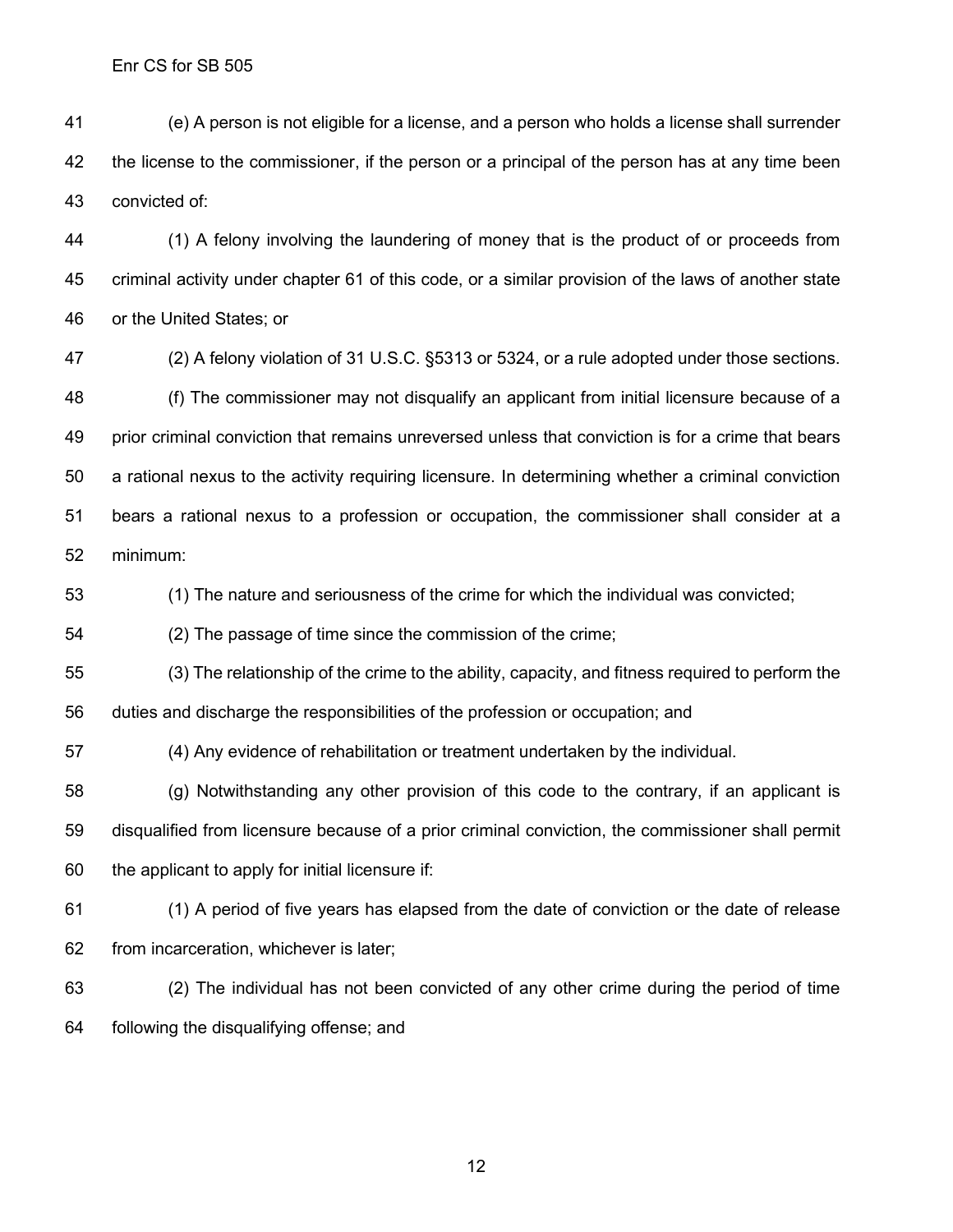(3) The conviction was not for an offense of a violent or sexual nature: *Provided*, That a conviction for an offense of a violent or sexual nature may subject an individual to a longer period of disqualification from licensure, to be determined by the commissioner.

 (h) An individual with a criminal record who has not previously applied for licensure may petition the commissioner at any time for a determination of whether the individual's criminal record will disqualify the individual from obtaining a license. This petition shall include sufficient details about the individual's criminal record to enable the commissioner to identify the jurisdiction where the conviction occurred, the date of the conviction, and the specific nature of the conviction. The commissioner shall provide the determination within 60 days of receiving the petition from the applicant. The commissioner may charge a fee to recoup its costs for each petition.

 (i) Before approving an application for a license of an applicant who has less than one year's experience in the proposed business governed by this article as a regulated entity in another state, or whose license has been suspended or revoked by another state, the commissioner may, in his or her discretion, conduct an on-site investigation of an applicant at the sole expense of the applicant and may require the applicant to pay a nonrefundable payment of the anticipated expenses for conducting the investigation. Failure to make the payment or cooperate with the investigation is grounds for denying the application.

**§32A-2-8a. Information requirements for certain individuals and change in control.**

 (a) Any individual in control of a licensee or applicant, any individual that seeks to acquire control of a licensee, and each key individual shall furnish to the commissioner the following items: (1) The individual's fingerprints for submission to the Federal Bureau of Investigation and the commissioner for purposes of a national criminal history background check unless the person currently resides outside of the United States and has resided outside of the United States for the last 10 years;

 (2) Personal history and experience in a form and in a medium prescribed by the commissioner, to obtain the following: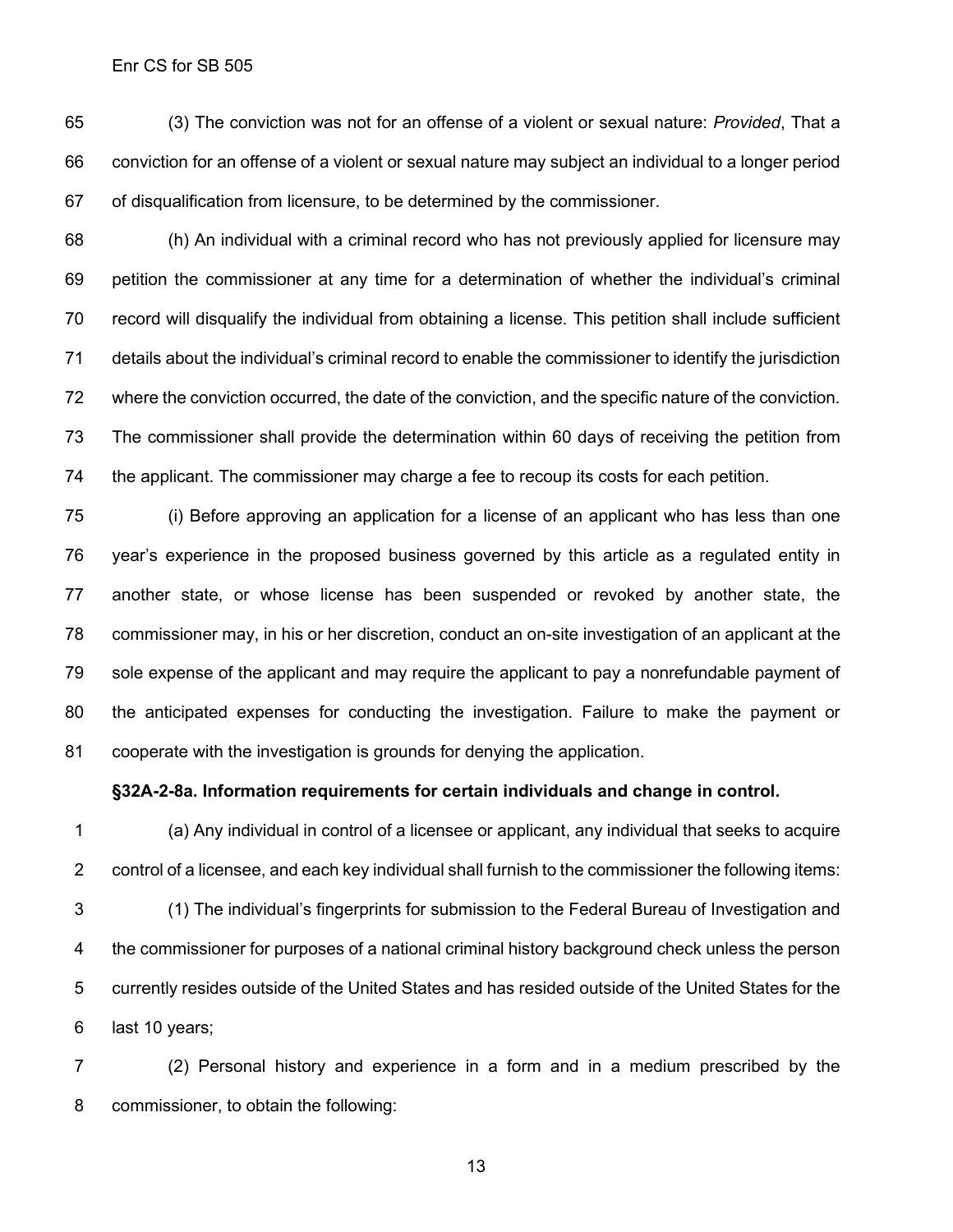(A) An independent credit report from a consumer reporting agency unless the individual does not have a Social Security number, in which case this requirement shall be waived; (B) Information related to any criminal convictions or pending charges; and (C) Information related to any regulatory or administrative action and any civil litigation involving claims of fraud, misrepresentation, conversion, mismanagement of funds, breach of fiduciary duty, or breach of contract. (b) If the individual has resided outside of the United States at any time in the last 10 years, the individual shall also provide an investigative background report prepared by an independent search firm that meets the following requirements: (1) At a minimum, the search firm shall: (A) Demonstrate that it has sufficient knowledge, resources, and employs accepted and reasonable methodologies to conduct the research of the background report; and (B) Not be affiliated with or have an interest with the individual it is researching. (2) At a minimum, the investigative background report shall be written in the English language and shall contain the following: (A) If available in the individual's current jurisdiction of residency, a comprehensive credit report, or any equivalent information obtained or generated by the independent search firm to accomplish such report, including a search of the court data in the countries, provinces, states, cities, towns, and contiguous areas where the individual resided and worked; (B) Criminal records information for the past 10 years, including, but not limited to, felonies, misdemeanors, or similar convictions for violations of law in the countries, provinces, states, cities,

(C) Employment history;

 (D) Media history, including an electronic search of national and local publications, wire services, and business applications; and

towns, and contiguous areas where the individual resided and worked;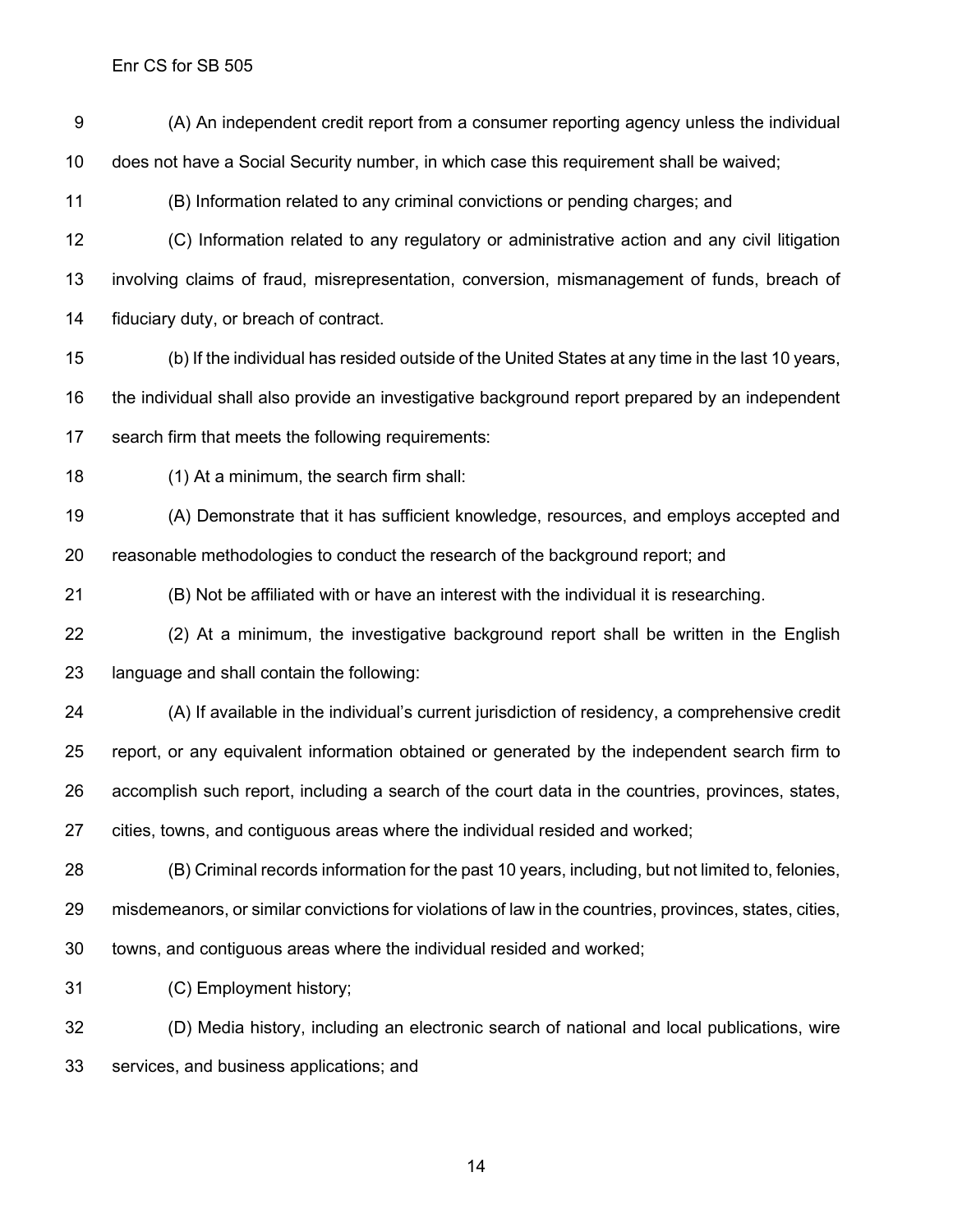(E) Financial services-related regulatory history, including, but not limited to, money transmission, securities, banking, insurance, and mortgage-related industries.

 (c) Any person, or group of persons acting in concert, seeking to acquire control of a licensee shall obtain the written approval of the commissioner prior to acquiring control. An individual is not deemed to acquire control of a licensee and is not subject to these acquisition of control provisions when that individual becomes a key individual in the ordinary course of business.

 (d) A person, or group of persons acting in concert, seeking to acquire control of a licensee shall, in cooperation with the licensee, submit an application in a form and in a medium prescribed by the commissioner.

 (e) Upon request, the commissioner may permit a licensee or the person, or group of persons acting in concert, to submit some or all information required by the commissioner without using NMLS.

 (f) The application required by this section shall include information required for any new key individuals that have not previously completed the requirements for a licensee.

 (g) When an application for acquisition of control under this section appears to include all the items and address all of the matters that are required, the application shall be considered complete and:

 (1) The commissioner shall approve or deny the application within 90 days after the completion date; or

 (2) If the application is not approved or denied within 90 days after the completion date, the application is deemed approved, and the person, or group of persons acting in concert, are not prohibited from acquiring control.

(3) The commissioner may extend the application period for good cause.

 (h) A determination by the commissioner that an application is complete and is accepted for processing means only that the application, on its face, appears to include all of the items and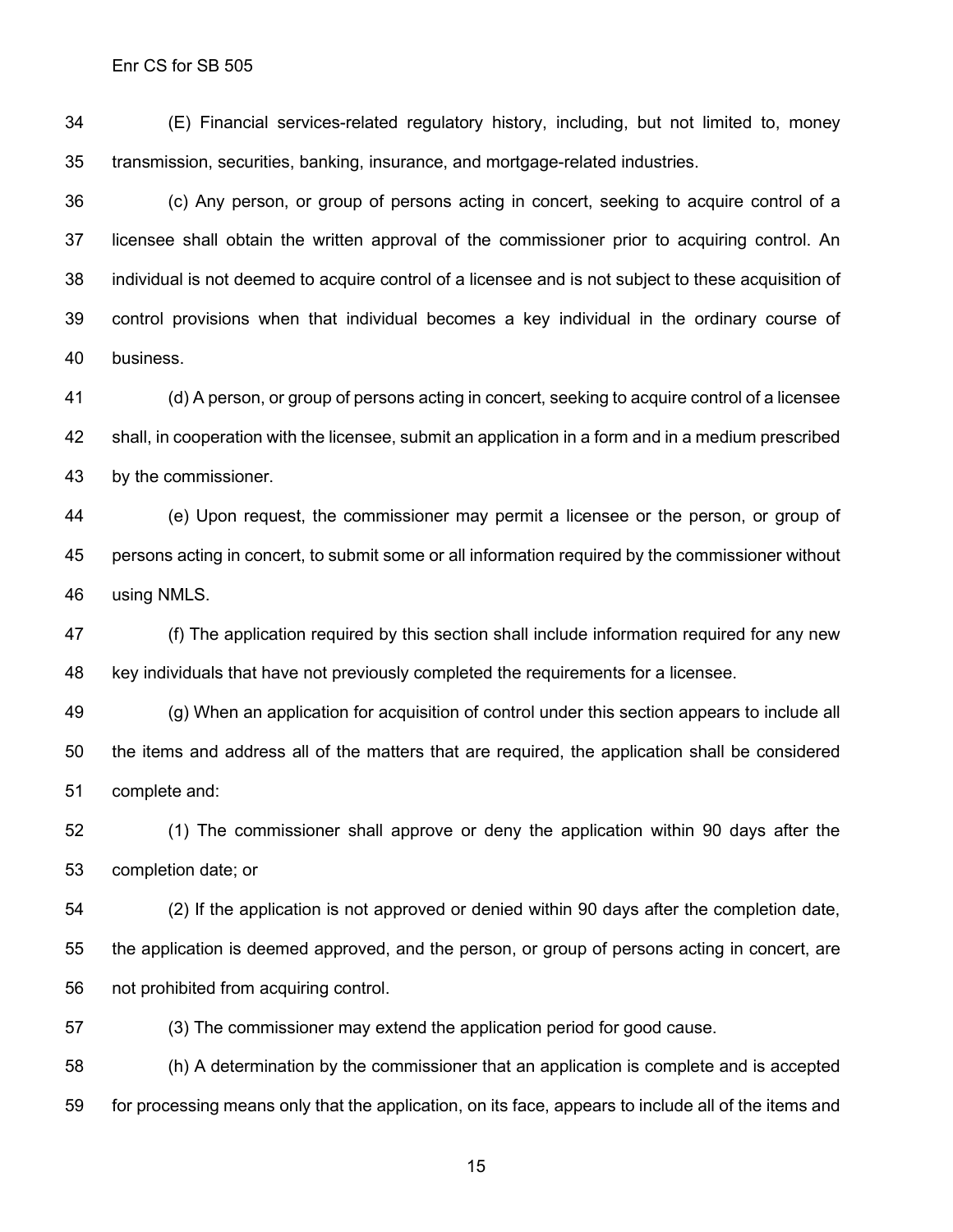address all of the matters that are required, and is not an assessment of the substance of the application or of the sufficiency of the information provided.

 (i) When an application is filed and considered complete, the commissioner shall investigate the financial condition and responsibility, financial and business experience, character, and general fitness of the person, or group of persons acting in concert, seeking to acquire control. The commissioner shall approve an acquisition of control pursuant to this section if the commissioner finds that all of the following conditions for the change in control have been fulfilled:

 (1) The requirements of subsections (d) and (f) of this section have been met, as applicable; and

 (2) The financial condition and responsibility, financial and business experience, competence, character, and general fitness of the person, or group of persons acting in concert, seeking to acquire control, and the competence, experience, character, and general fitness of the key individuals and persons that would be in control of the licensee after the acquisition of control indicate that it is in the interest of the public to permit the person, or group of persons acting in concert, to control the licensee.

(j) If an applicant avails itself or is otherwise subject to a multistate licensing process:

 (1) The commissioner is authorized to accept the investigation results of a lead investigative state if the lead investigative state has sufficient staffing, expertise, and minimum standards; or

 (2) If the division is a lead investigative state, the commissioner is authorized to investigate the applicant and the time frames established by agreement through the multistate licensing process.

 (k) The commissioner shall issue a formal written notice of the denial of an application to acquire control within 30 days of the decision to deny the application. The commissioner shall set forth in the notice of denial the specific reasons for the denial of the application. An applicant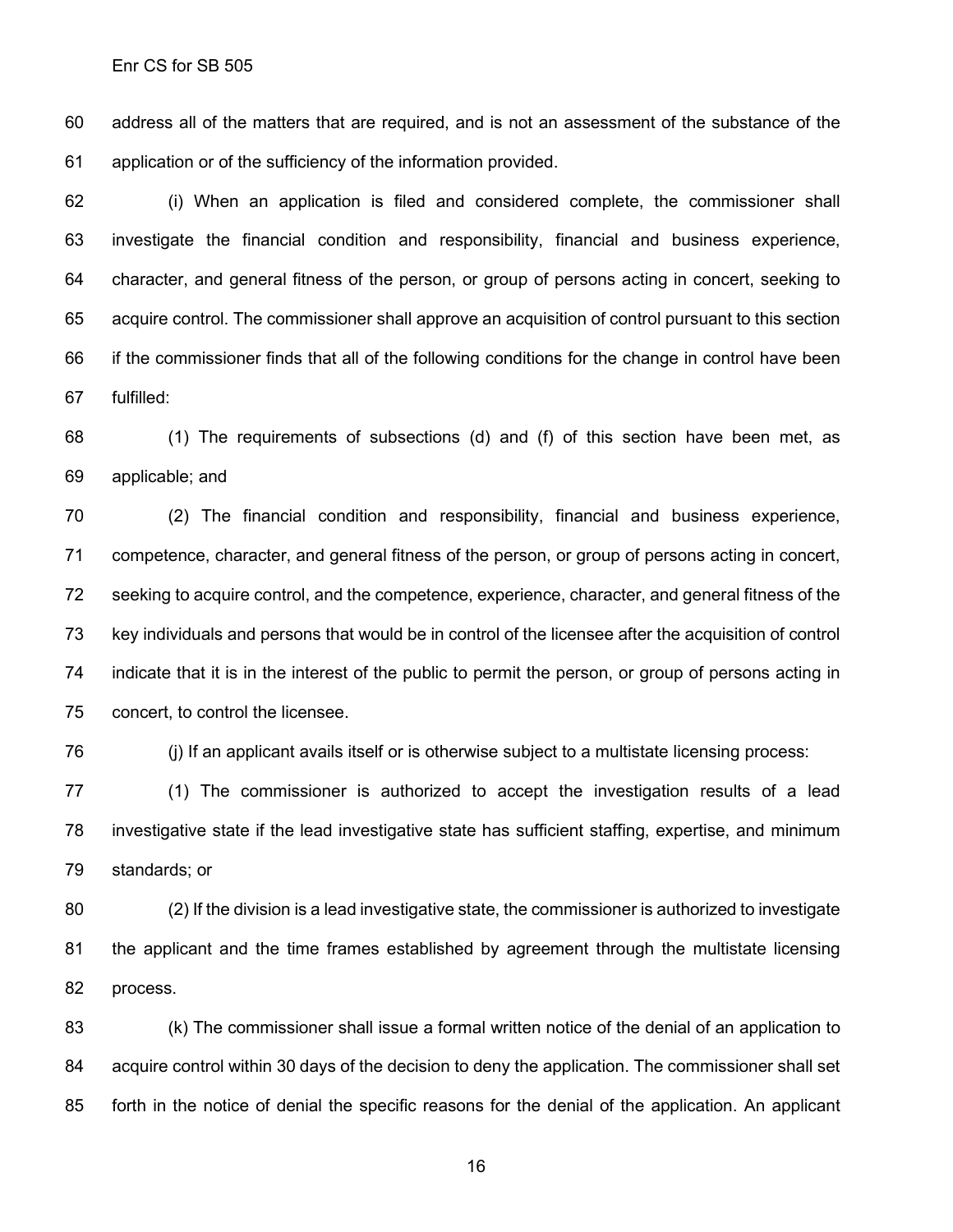whose application is denied under this section may appeal the denial using the procedures set forth in §32A-2-6 of this code.

88 (I) The requirements of subsections (c) and (d) of this section do not apply to any of the following:

 (1) A person that acts as a proxy for the sole purpose of voting at a designated meeting of the shareholders or holders of voting shares or voting interests of a licensee or a person in control of a licensee;

(2) A person that acquires control of a licensee by devise or descent;

 (3) A person that acquires control of a licensee as a personal representative, custodian, guardian, conservator, or trustee, or as an officer appointed by a court of competent jurisdiction or by operation of law;

(4) A person that is otherwise exempt under this article;

 (5) A person that the commissioner determines is not subject to subsection (c) of this section based on the public interest;

(6) A public offering of securities of a licensee or a person in control of a licensee; or

 (7) An internal reorganization of a person in control of the licensee where the ultimate person in control of the licensee remains the same.

 (m) Persons in subdivisions (2), (3), (4), (6), or (7) of subsection (l) of this section in cooperation with the licensee shall notify the commissioner within 15 days after the acquisition of control.

(n) Streamlined acquisition of control:

 (1) The requirements of subsections (c) and (d) of this section do not apply to a person that has complied with and received approval to engage in money transmission under this article or was identified as a person in control in a prior application filed with and approved by the commissioner or by an MSB accredited state pursuant to a multistate licensing process, *Provided,* That: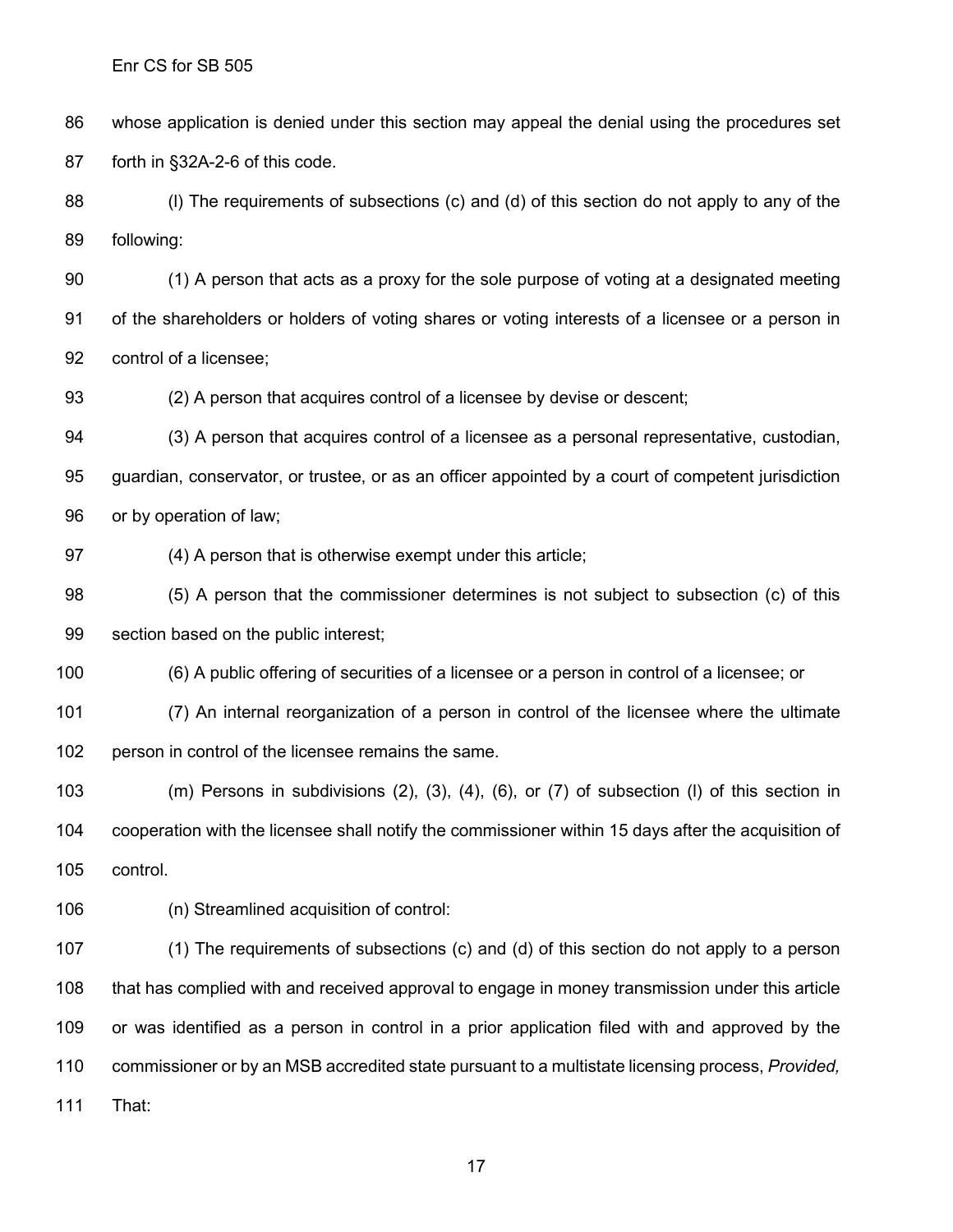(A) The person has not had a license revoked or suspended or controlled a licensee that has had a license revoked or suspended while the person was in control of the licensee in the previous five years;

 (B) If the person is a licensee, the person is well managed and has received at least a satisfactory rating for compliance at its most recent examination by an MSB accredited state if such rating was given;

 (C) The licensee to be acquired is projected to meet the requirements of net worth, surety bond, and permissible investments after the acquisition of control is completed, and if the person acquiring control is a licensee, that licensee is also projected to meet the requirements of net worth, surety bond, and permissible investments after the acquisition of control is completed;

 (D) The licensee to be acquired will not implement any material changes to its business plan as a result of the acquisition of control, and if the person acquiring control is a licensee, that licensee also will not implement any material changes to its business plan as a result of the acquisition of control; and

 (E) The person provides notice of the acquisition in cooperation with the licensee and attests to the requirements in this subsection in a form and in a medium prescribed by the commissioner.

 (2) If the notice is not disapproved within 30 days after the date on which the notice was determined to be complete, the notice is deemed approved.

 (o) Before filing an application for approval to acquire control of a licensee, a person may request in writing a determination from the commissioner as to whether the person would be considered a person in control of a licensee upon consummation of a proposed transaction. If the commissioner determines that the person would not be a person in control of a licensee, the proposed person and transaction is not subject to the requirements of this section.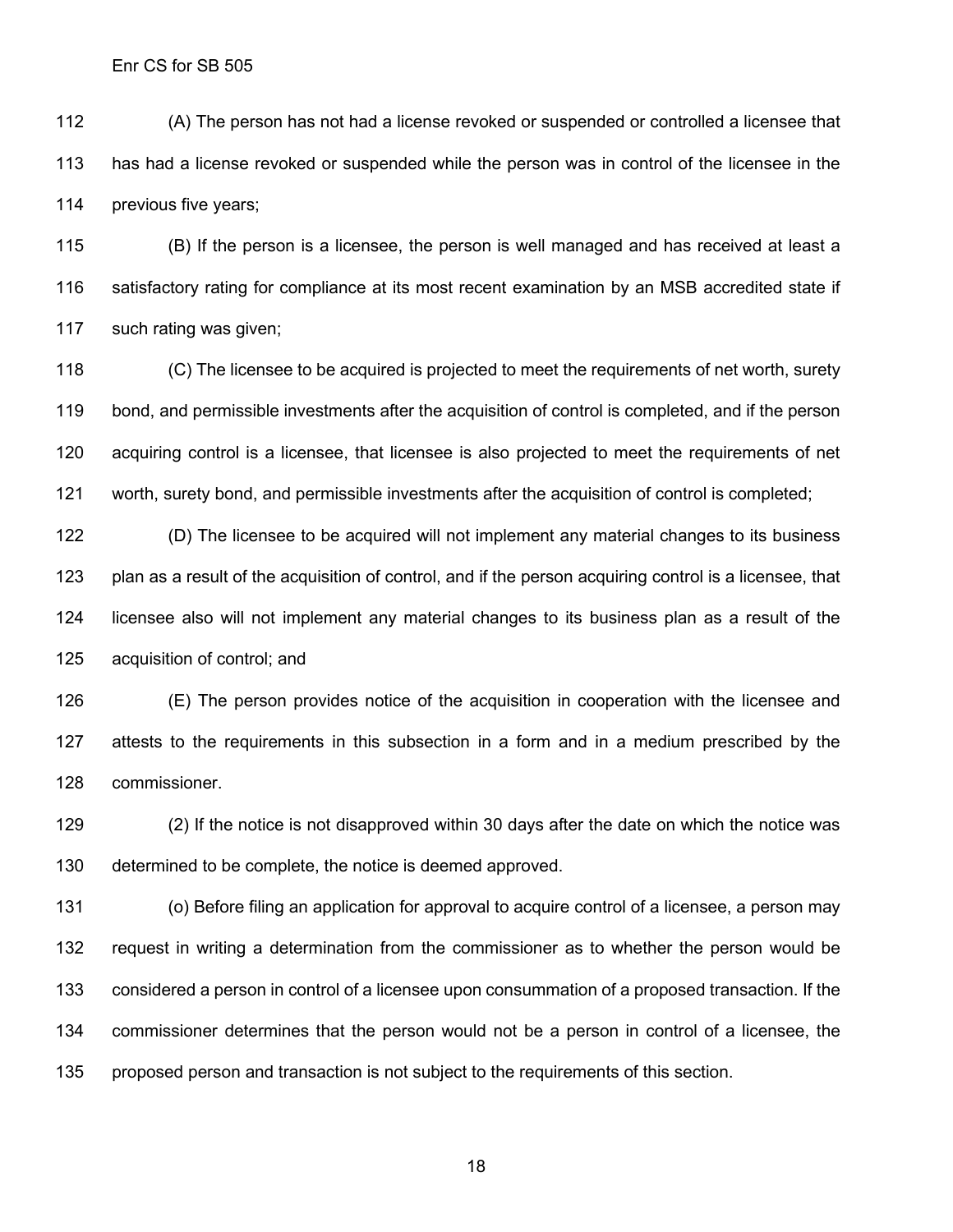#### **§32A-2-8b. Permissible Investments.**

 (a) A licensee shall maintain at all times permissible investments that have a market value computed in accordance with United States generally accepted accounting principles of not less than the aggregate amount of all of its outstanding money transmission obligations.

 (b) Except for the permissible investments that are set forth in subsection (e) of this section, the commissioner, with respect to any licensee, may limit the extent to which a specific investment maintained by a licensee within a class of permissible investments may be considered a permissible investment, if the specific investment represents undue risk to customers, not reflected in the market value of the investments.

 (c) Permissible investments, even if commingled with other assets of the licensee, are held in trust for the benefit of the purchasers and holders of the licensee's outstanding money transmission obligations in the event of insolvency, the filing of a petition by or against the licensee under the United States Bankruptcy Code, 11 U.S.C. Section 101-110, as amended or recodified from time to time, for bankruptcy or reorganization, the filing of a petition by or against the licensee for receivership, the commencement of any other judicial or administrative proceeding for its dissolution or reorganization, or in the event of an action by a creditor against the licensee who is not a beneficiary of this statutory trust. No permissible investments impressed with a trust pursuant to this section shall be subject to attachment, levy of execution, or sequestration by order of any court, except for a beneficiary of this statutory trust.

 (d) Upon the establishment of a statutory trust in accordance with subsection (c) of this section or when any funds are drawn on a letter of credit pursuant to subdivision (4) of subsection (e) of this section, the Commissioner shall notify the applicable regulator of each state in which the licensee is licensed to engage in money transmission, if any, of the establishment of the trust or the funds drawn on the letter of credit, as applicable. Notice shall be deemed satisfied if performed pursuant to a multistate agreement or through NMLS. Funds drawn on a letter of credit,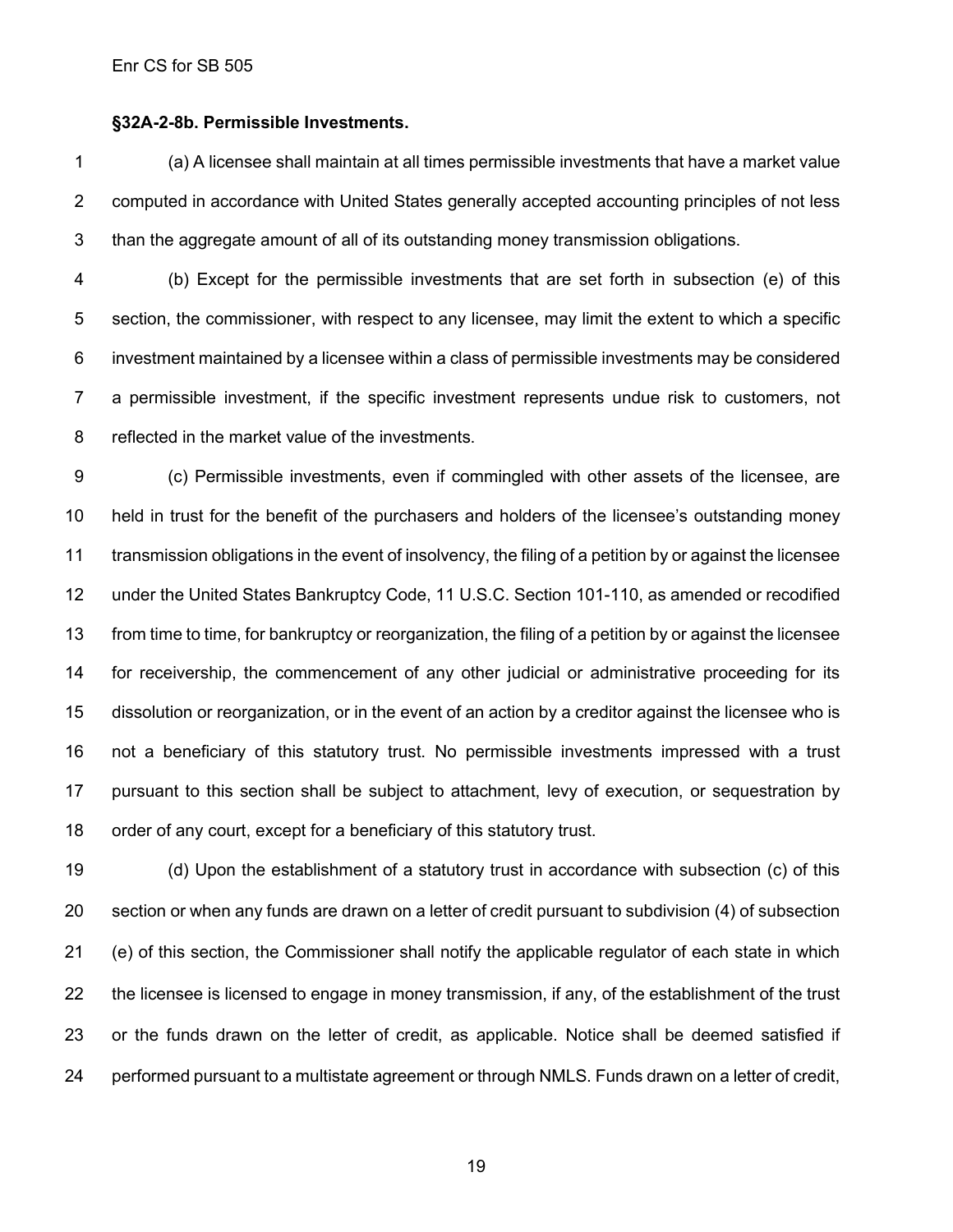and any other permissible investments held in trust for the benefit of the purchasers and holders of the licensee's outstanding money transmission obligations, are deemed held in trust for the benefit of such purchasers and holders on a pro rata and equitable basis in accordance with statutes pursuant to which permissible investments are required to be held in this state, and other states, as applicable. Any statutory trust established hereunder shall be terminated upon extinguishment of all of the licensee's outstanding money transmission obligations.

(e) Types of permissible investments are as follows:

 (1) Cash, including demand deposits, savings deposits, and funds in such accounts held for the benefit of the licensee's customers in a federally insured depository financial institution, and cash equivalents;

 (2) Certificates of deposit or senior debt obligations of an insured depository institution, as defined in Section 3 of the Federal Deposit Insurance Act, 12 U.S.C. Section 1813, as amended or recodified from time to time, or as defined under the federal Credit Union Act, 12 U.S.C. Section 1781, as amended or recodified from time to time;

 (3) An obligation of the United States or a commission, agency, or instrumentality thereof; an obligation that is guaranteed fully as to principal and interest by the United States; or an obligation of a state or a governmental subdivision, agency, or instrumentality thereof;

 (4) The full drawable amount of an irrevocable standby letter of credit for which the stated beneficiary is the commissioner that stipulates that the beneficiary need only draw a sight draft under the letter of credit and present it to obtain funds up to the letter of credit amount;

 (5) One hundred percent of the surety bond provided pursuant to §32A-2-10 of this code that exceeds the average daily money transmission liability in this state; and

 (6) Any other permissible investments determined by the commissioner to be acceptable. Permissible investments pursuant to this subdivision shall be published on the commissioner's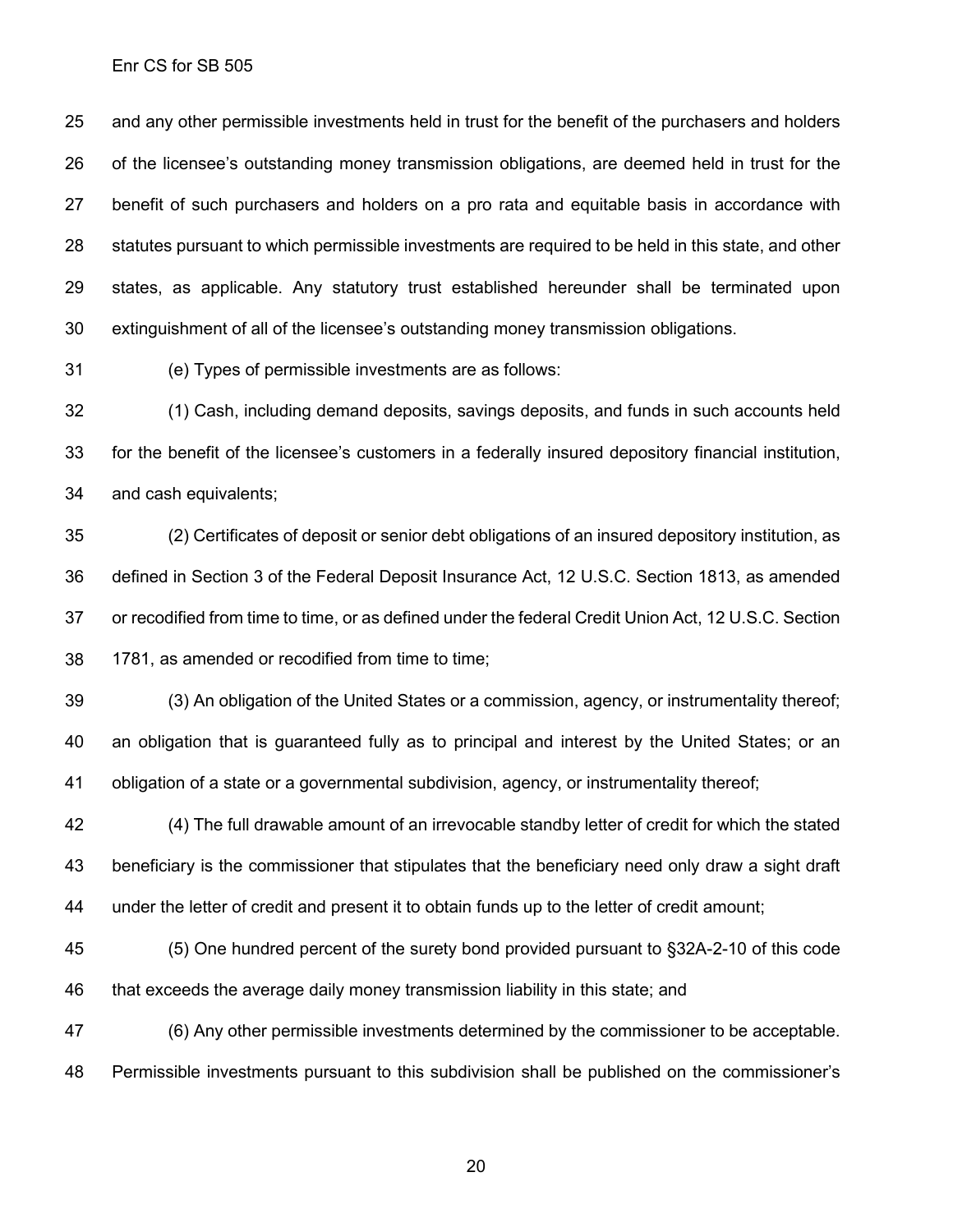website and updated at least annually. Licensees may propose that the commissioner place certain investments on the list of permissible investments at the commissioner's discretion.

#### **§32A-2-10. Bond.**

 (a) A person who is licensed under this article shall post a bond with a qualified surety company doing business in this state that is acceptable to the commissioner. The bond shall be in the amount of \$100,000 for a licensee which issues or sells checks or money orders, or which engages in currency exchange; or \$300,000 for a licensee which engages in receiving money for transmission by wire, facsimile, or electronic transfer, or which engages in currency transportation. A licensee which engages in multiple types of these activities shall post the higher amount. A merchant obtaining a license solely to engage in the check cashing business not incidental to the main business of the merchant as required by §32A-3-1 *et seq.* of this code shall post a bond of \$100,000. The bond required by this subsection shall be increased at the time of license renewal by one percent of the annual volume of business the licensee conducts in this state exceeding \$10 million rounded to the nearest thousand, as reported by the licensee: *Provided*, That in no event shall the bond exceed \$1 million.

 (b) No cash deposit or pledge of cash equivalent in instruments or securities may be accepted in lieu of the bond required by subsection (a) of this section.

 (c) A bond posted by a licensee shall be conditioned upon compliance with the provisions of this article and any rules thereunder for as long as the person holds the license. The deposit or bond, as the case may be, shall be made to the State of West Virginia for the benefit and protection of any claimant against the applicant or licensee with respect to the receipt, handling, transmission, and payment of money by the licensee or authorized delegate in connection with the licensed operations in this state. A claimant damaged by a breach of the conditions of the bond or deposit shall, upon the assent of the commissioner, have a right of action against the bond or deposit for damages suffered thereby and may bring suit directly thereon, or the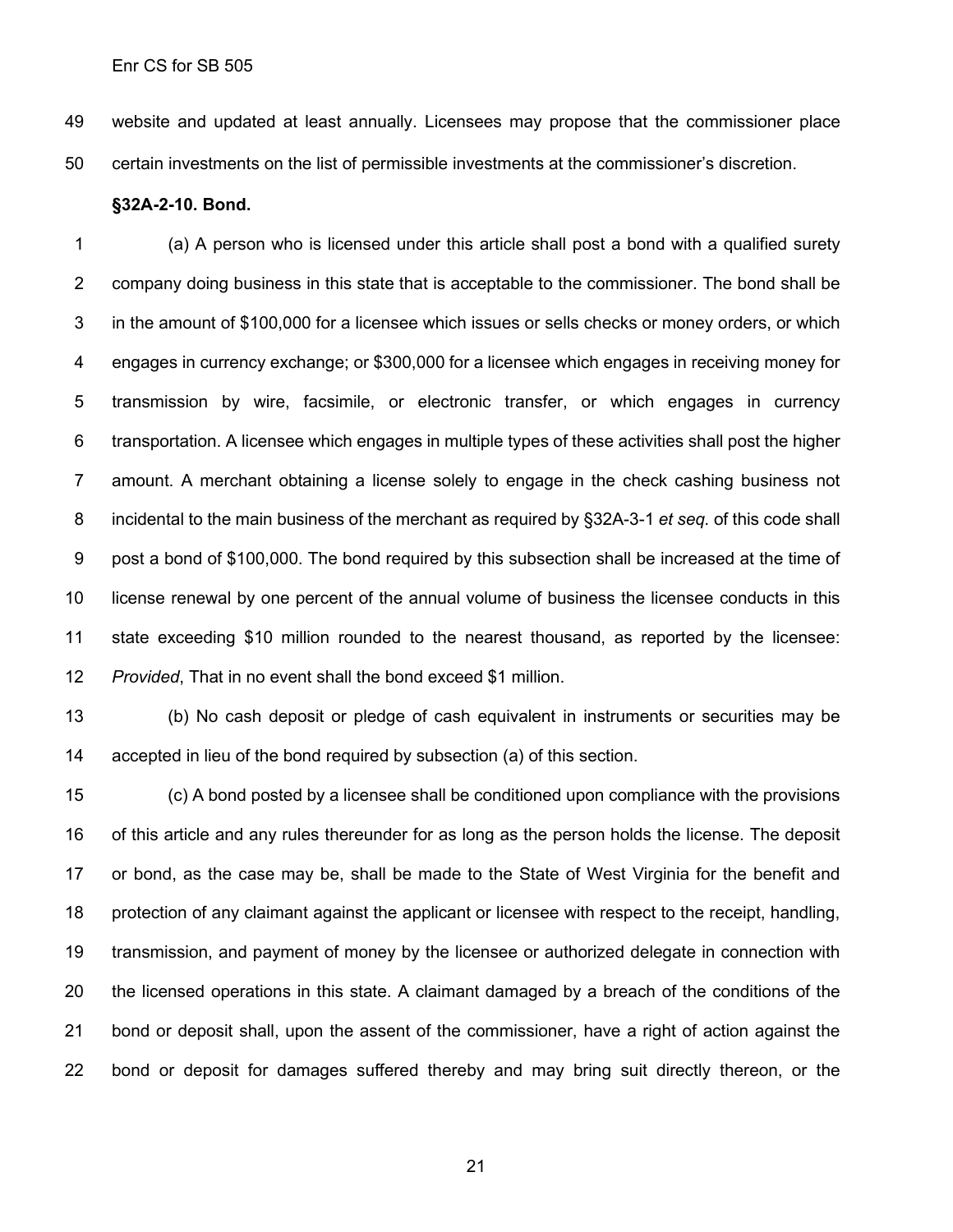commissioner may bring suit on behalf of the claimant. The aggregate liability of the surety in no event shall exceed the principal sum of the bond.

 (d) A penalty fee under §32A-2-5(a)(5) of this code, expenses under §32A-2-11 of this code, or a civil penalty under §32A-2-19 of this code may be paid out of and collected from the proceeds of a bond under this section.

 (e) After receiving a license, the licensee shall maintain the required bond until five years after it ceases to do business in this state unless all outstanding transactions are cleared or covered by the provisions of §36-8-1 *et seq.* of this code pertaining to the distribution of unclaimed property which have become operative and are adhered to by the licensee. Notwithstanding this provision, however, the commissioner may permit the bond to be reduced following cessation of business in the state to the extent the amount of the licensee's checks/payment instruments outstanding in this state are reduced.

 (f) If the commissioner at any time reasonably determines that the required bond or deposit is insecure, deficient in amount, or exhausted, in whole or in part, he or she may in writing require the filing of a new or supplemental bond in order to secure compliance with this article and may demand compliance with the requirement within 30 days following service on the licensee. The total amount of the bonds required of the licensee may not, however, exceed the \$1 million set forth in subsection (a) of this section.

#### **§32A-2-11. Examination and fraudulently structured transactions.**

 (a) Each licensee is subject to a periodic examination of the licensee's business records by the commissioner at the expense of the licensee. For the purpose of carrying out this article, the commissioner may examine all books, records, papers, or other objects that the commissioner determines are necessary for conducting a complete examination and may also examine under oath any person associated with the license holder, including an officer, director, or employee of the licensee or authorized delegate. Unless it will interfere with the commissioner's duties under this article, reasonable notice shall be given to the licensee and any authorized delegate before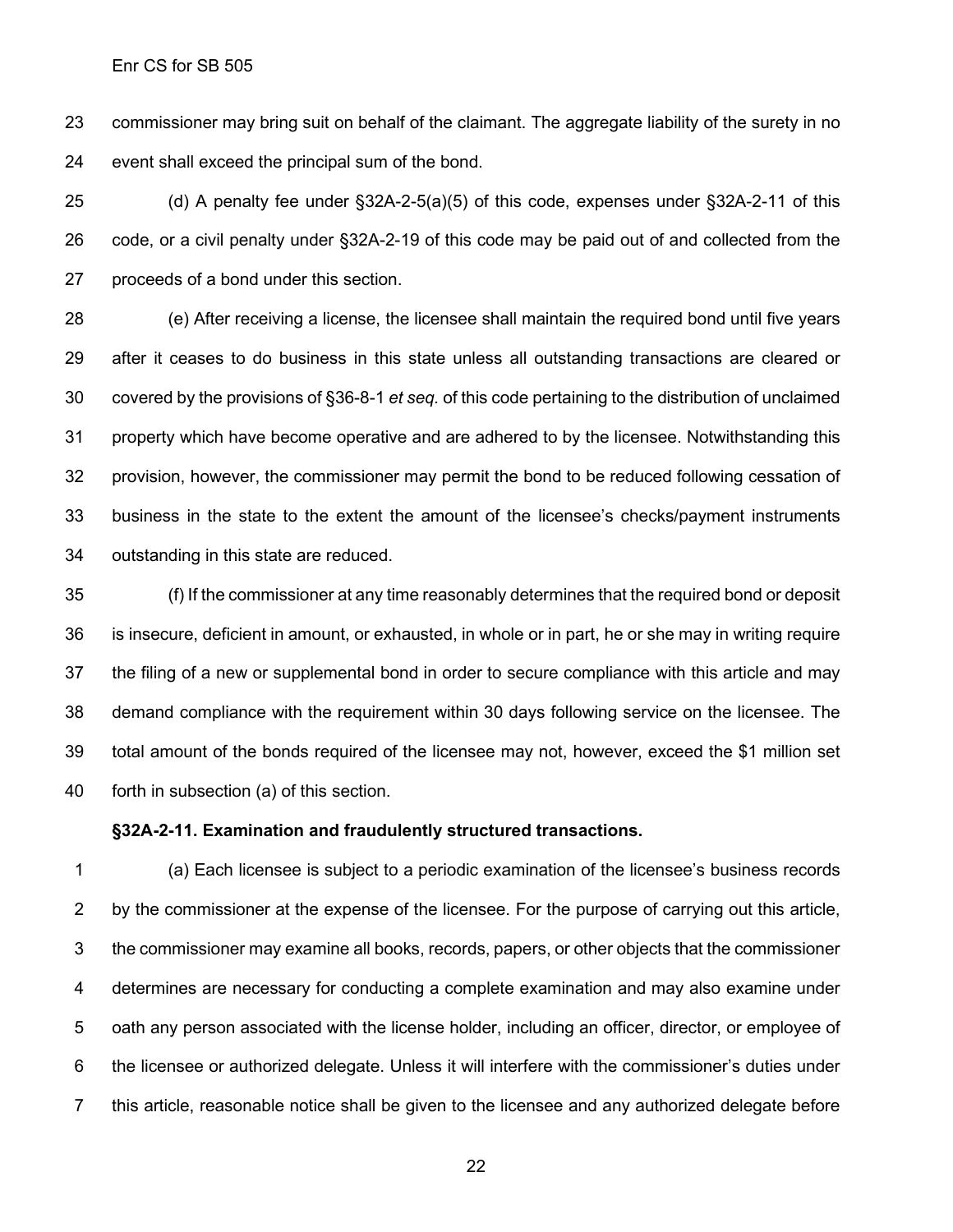any on-site examination visit. If a person required by the commissioner to submit to an examination refuses to permit the examination or to answer any question authorized by this article, the commissioner may suspend the person's license until the examination is completed.

 (b) The licensee shall bear the reasonable and necessary per diem and travel expense cost of any on-site examination made pursuant to this section.

 (c) A person, for the purpose of evading a reporting or record-keeping requirement of 31 U.S.C. §5313, or 31 C.F.R. Chapter X, or by this article, or a rule authorized under this article, may not with respect to a transaction with a licensee:

(1) Cause or attempt to cause the licensee to:

(A) Not maintain a record or file a report required by a law listed by this subsection; or

 (B) Maintain a record or file a report required by a law listed by this subsection that contains a material omission or misstatement of fact; or

(2) Fraudulently structure the transaction.

 (d) For the purposes of this article, a person fraudulently structures a transaction if the person conducts or attempts to conduct a transaction in any amount of currency with a licensee in a manner having the purpose of evading a recordkeeping or reporting requirement of this article, or of a law, or rule listed by subsection (c) of this section, including the division of a single amount of currency into smaller amounts or the conduct of a transaction or series of transactions in amounts equal to or less than the reporting or record-keeping threshold of a law, or rule listed by subsection (c) of this section.

 (e) A transaction is not required to exceed a recordkeeping or reporting threshold of a single licensee on a single day to be a fraudulently structured transaction.

 (f) The commissioner may conduct an examination in conjunction with an examination conducted by representatives of other state agencies or agencies of another state or of the federal government and may accept the examination report of another state agency or an agency of another state or of the federal government.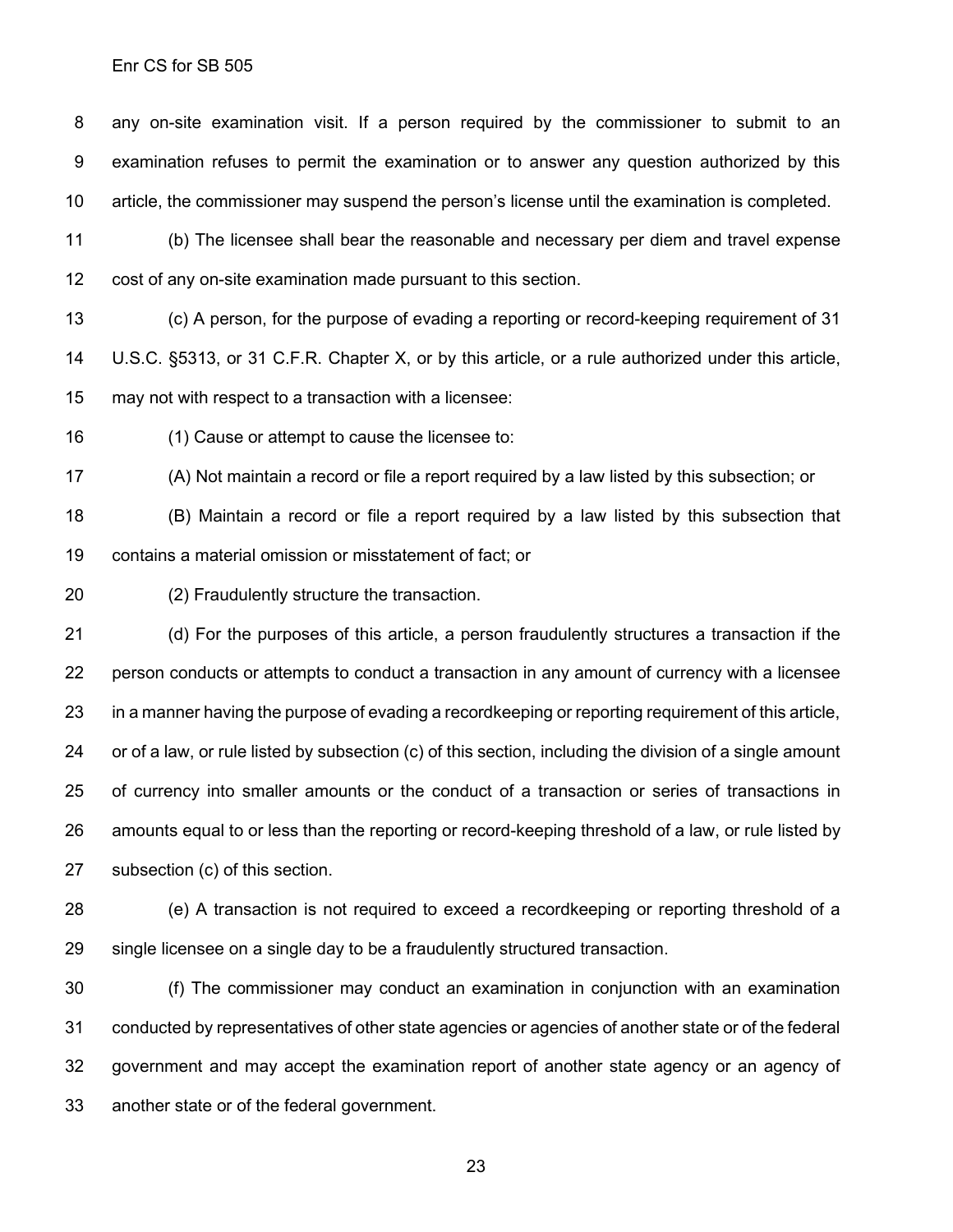#### **§32A-2-13. Notification requirements.**

 (a) A licensee shall notify the commissioner of any change in its principal place of business, or its headquarters office if different from its principal place of business, within 15 days after the date of the change.

 (b) A licensee shall notify the commissioner of any of the following significant developments within 15 days after gaining actual notice of its occurrence:

(1) The filing of bankruptcy or for reorganization under the bankruptcy laws;

 (2) The institution of any enforcement action including, but not limited to, a license revocation or suspension against the licensee by any other state or federal regulator;

 (3) A felony indictment related to money transmission, currency exchange, fraud, failure to fulfill a fiduciary duty or other activities of the type regulated under this article of the licensee or its authorized delegates in this state, or of the licensee's or authorized delegate's officers, directors, or principals;

 (4) A felony conviction or plea related to the money transmission, currency exchange, fraud, failure to fulfill a fiduciary duty or other activities of the type regulated under this article of the licensee or its authorized delegates in this state, or of the licensee's or authorized delegate's officers, directors, or principals; and

(5) Any change in its business activities.

 (c) A licensee shall notify the commissioner of any merger or acquisition which may result in a change of control or a change in principals of a licensee at least 60 days prior to the announcement or publication of the proposal, or its occurrence, whichever is earlier. Upon notice of these circumstances by a corporate licensee, the commissioner may require all information necessary to determine whether it results in a transfer or assignment of the license and thus if a new application is required in order for the company to continue doing business under this article. A licensee that is an entity other than a corporation shall in these circumstances submit a new application for licensure at the time of notice.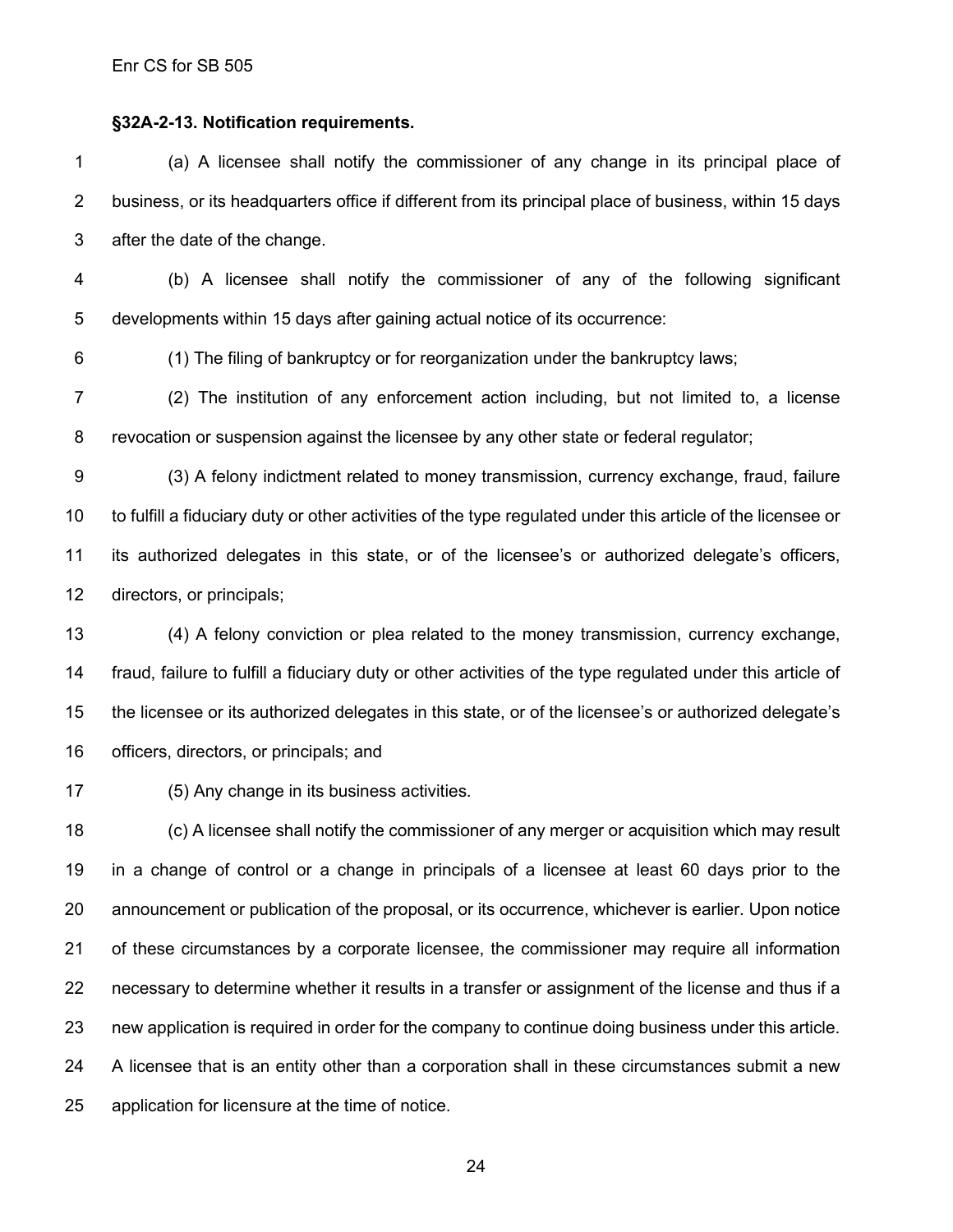(d) The commissioner may direct that the reports required by this section and any other reports, data, or information deemed necessary by the commissioner be filed directly with the Division of Financial Institutions on a date to be determined by the commissioner or through the Nationwide Multistate Licensing System and Registry operated by the State Regulatory Registry, LLC.

#### **§32A-2-24. Confidential information.**

 (a) Reports of investigation and examination, together with related documents and financial information not normally available to the public that is submitted in confidence by a person regulated under this article, including, but not limited to, that person's evaluation of the expected outcome of pending litigation, are confidential and may not be disclosed to the public by the commissioner or employees of the Division of Financial Institutions, and are not subject to the state's freedom of information act. The commissioner may release information if:

 (1) The commissioner finds that immediate and irreparable harm is threatened to the licensee's customers or potential customers or the general public;

(2) The licensee consents before the release;

 (3) The commissioner finds that release of the information is required in connection with a hearing under this article, in which event information may be related to the parties of that hearing; or

 (4) The commissioner finds that the release is reasonably necessary for the protection of the public and in the interest of justice, in which event information may be distributed to representatives of an agency, department, or instrumentality of this state, any other state, or the federal government.

 (b) Nothing in this section prevents release to the public of any list of licensees or aggregated financial data for the licensees, prevents disclosure of information the presiding officer considers relevant to the proper adjudication or administration of justice at public administrative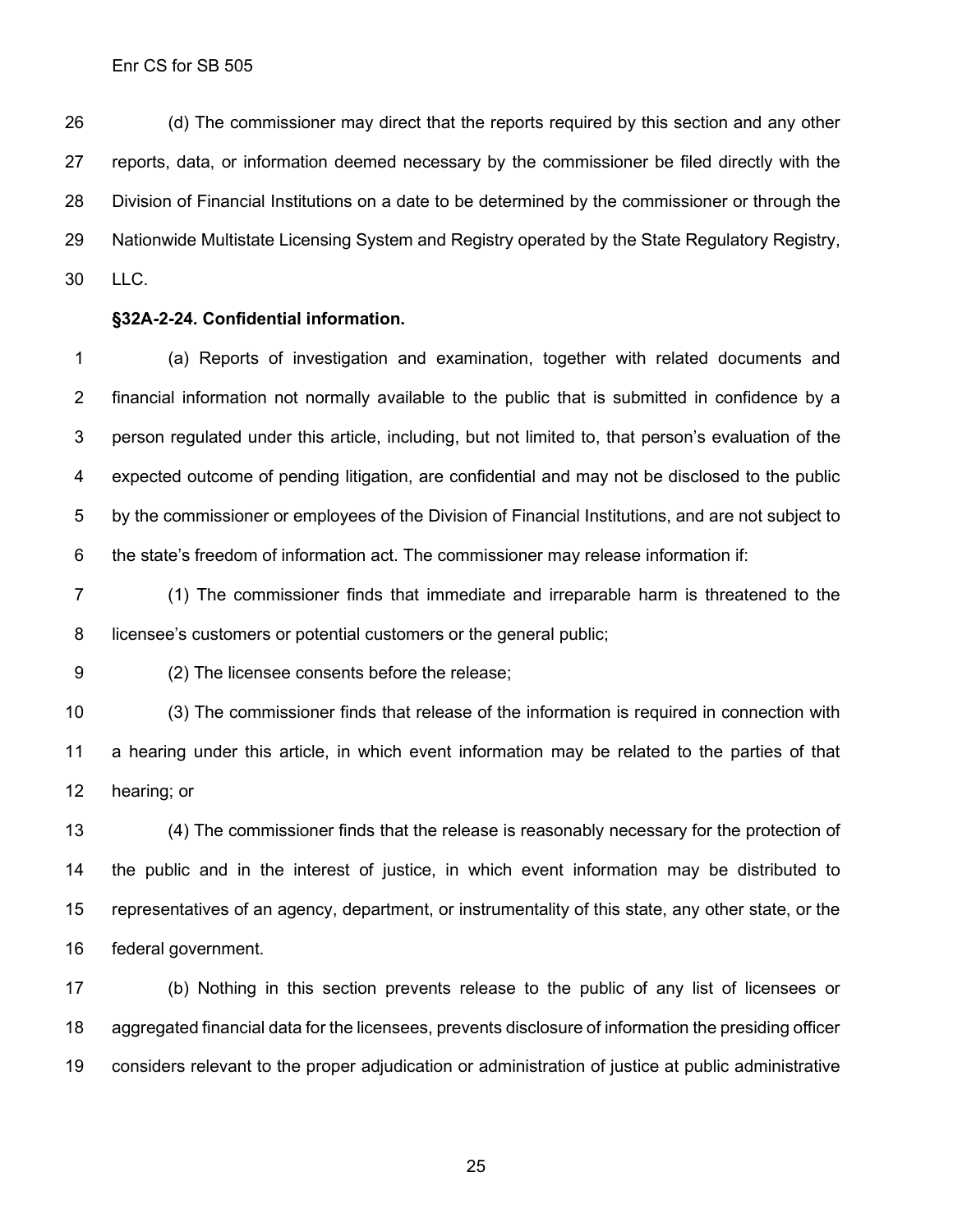or judicial hearings, or prevents disclosure of information relevant to supporting the issuance of any administrative or judicial order.

#### **§32A-2-25. Hearing on suspension or revocation of license.**

 (a) A license may not be revoked or suspended except after notice and opportunity for hearing on that action. The commissioner may issue to a person licensed under this article an order to revoke a license or to suspend a license for a period not in excess of six months. The order shall provide notice of opportunity for a hearing, inform that any request for hearing must be filed within 30 days of service of a copy of the order revoking or suspending the license, and set forth how the recipient may request such a hearing. The hearing shall be conducted in accordance with the provisions of §29A-5-1 *et seq.* of this code. The commissioner may appoint a hearing examiner to preside at the hearing and make a recommended decision. The commissioner may revoke or suspend the license if he or she finds that:

 (1) The licensee has knowingly or repeatedly violated this chapter or any rule or order lawfully made or issued pursuant to this article;

(2) The licensee has failed to remit its required renewal fees;

 (3) Facts or conditions exist which would clearly have justified the commissioner in refusing to grant a license had these facts or conditions been known to exist at the time the application for the license was made;

 (4) The licensee does not have available the net worth required by §32A-2-8 of this code, and after 10 days' written notice from the commissioner, fails to take steps that the commissioner determines are necessary to remedy the deficiency; or

 (5) The licensee has failed or refused to keep the bond or other security required by §32A-2-10 of this code in full force and effect.

 (b) No revocation or suspension of a license under this article is lawful unless prior notice is given to the licensee of the facts or conduct which warrant the intended action and the licensee is given an opportunity to show compliance with all lawful requirements for retention of the license.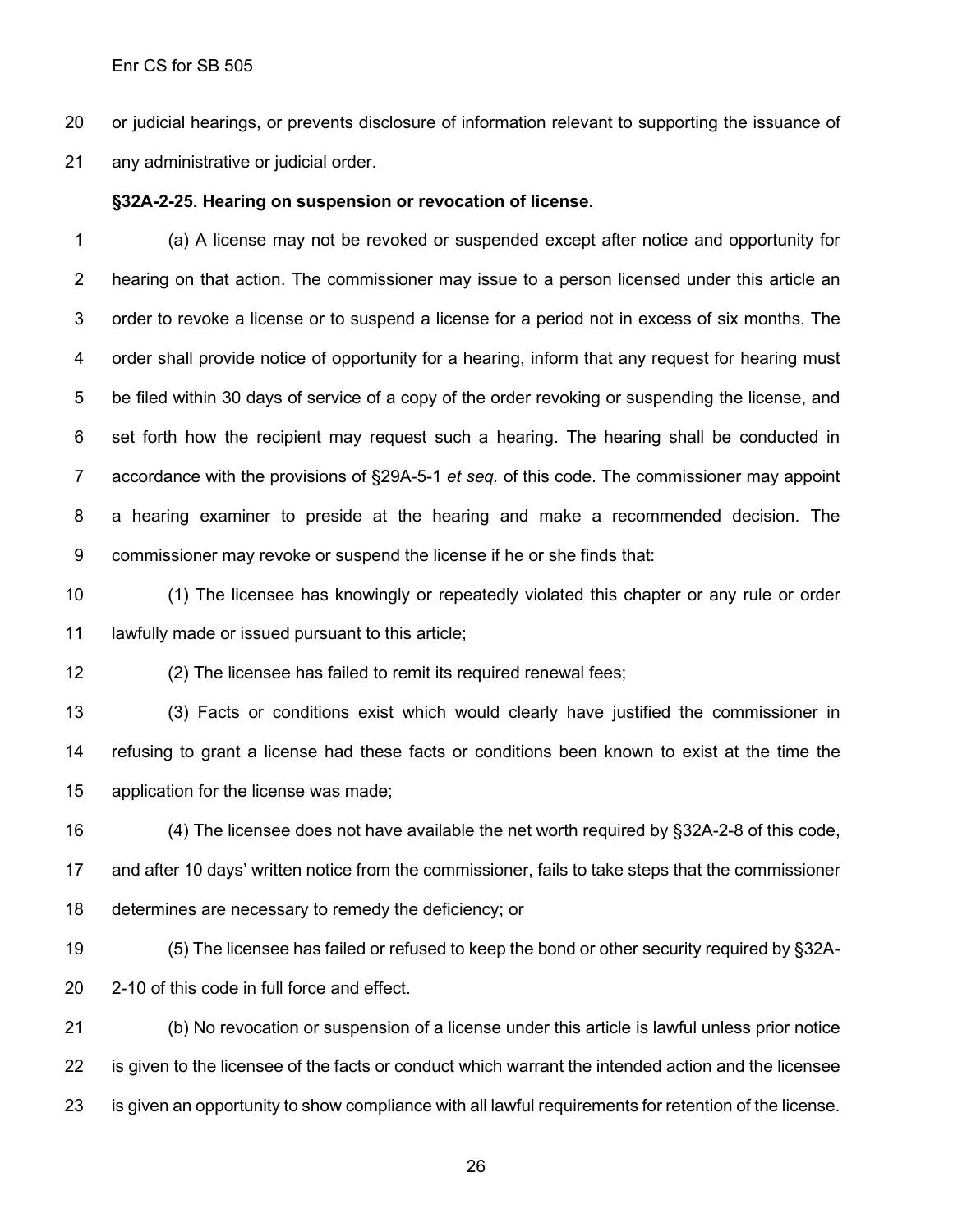(c) If the commissioner finds that probable cause for revocation of a license exists and that enforcement of this article to prevent imminent harm to public welfare requires immediate suspension of the license pending investigation, the commissioner may, after a hearing upon five days' written notice, enter an order suspending the license for not more than 30 days.

 (d) Nothing in this section limits the authority of the commissioner to take action against a licensee or person under other sections of this article.

 (e) Whenever the commissioner revokes or suspends a license, an order to that effect shall be entered and the commissioner shall forthwith notify the licensee of the revocation or suspension. Within five days after the entry of the order the commissioner shall mail by registered or certified mail, or shall provide for personal delivery to the licensee, a copy of the order and the findings supporting the order.

 (f) Any person holding a license under this article may relinquish the license by notifying the commissioner in writing of its relinquishment, but any relinquishment does not affect a person's liability for acts previously committed.

 (g) No revocation, suspension, or relinquishment of a license impairs or affects the obligation of any preexisting lawful contract between the licensee and any person.

 (h) The commissioner may reinstate a license, terminate a suspension, or grant a new license to a person whose license has been revoked or suspended if no fact or condition then exists which clearly would have justified the commissioner in refusing to grant a license.